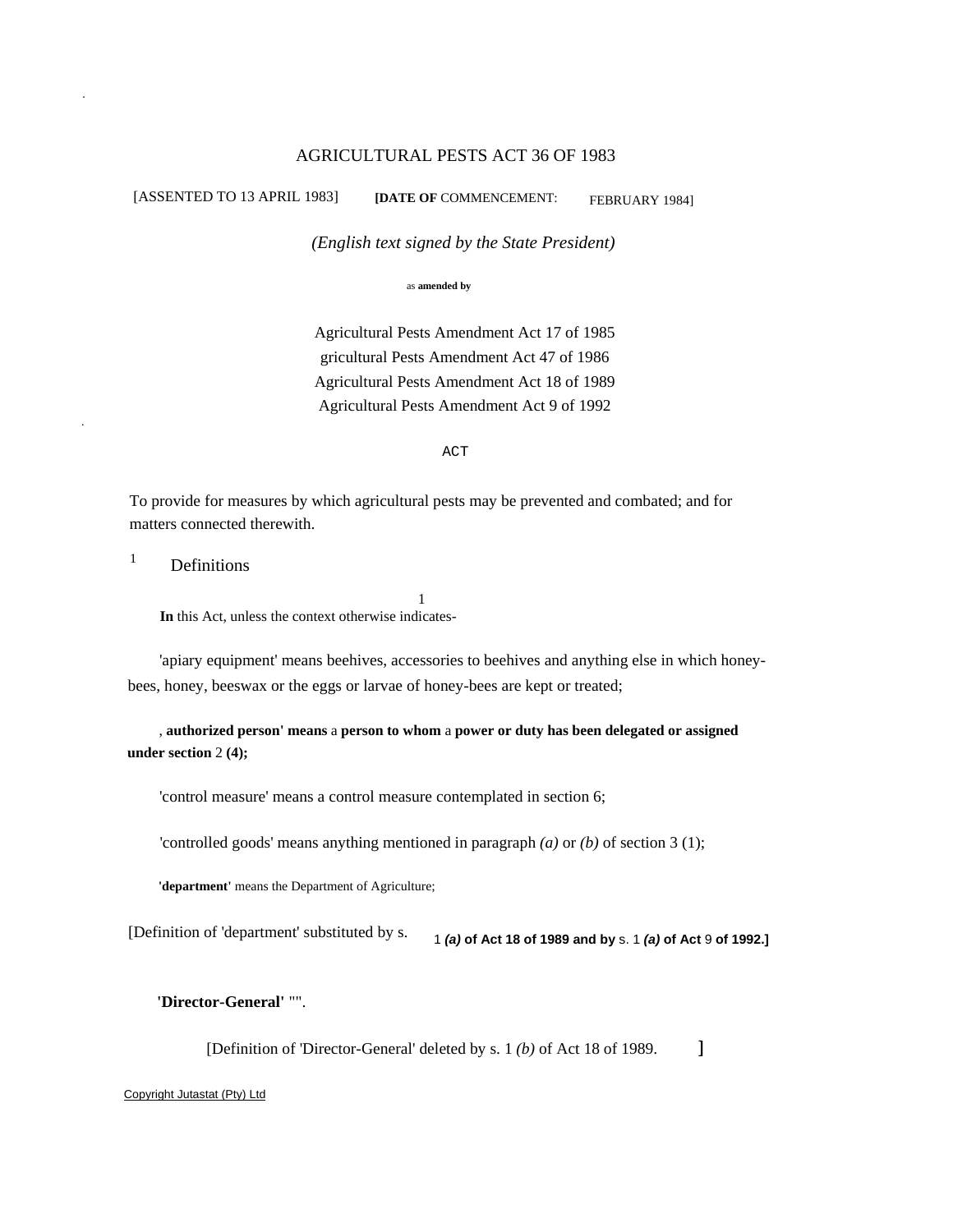#### **'executive officer' means** an **officer designated in terms of section** 2 **(1);**

 $\mathbf{1}$ [Definition of 'executive officer' substituted by s. 1 *(b)* of Act 9 of 1992. section

'exotic animal' means any vertebrate member of the animal kingdom which is not indigenous to the Republic, and includes the eggs of such a member, but does not include such a member which is an animal to which the Livestock Improvement Act, 1977 (Act 25 of 1977), applies or which is a fish as defined in section 1 of the Sea Fishery Act, 1988 (Act 12 of 1988);

> $\mathbf{I}$ [Definition of 'exotic animal' substituted by s. 1 *(c)* of Act 18 of 1989.

'growth medium' means any solid or liquid substance in which or on which plants are or can be cultivated, including soil in containers or structures used for the cultivation of plants;

'honey' means honey, whether in combs or not, and pollen collected by honey-bees, and includes any preparation or product consisting of or containing honey or such pollen;

**'import'** means to introduce controlled goods into the Republic or to bring about the introduction of such goods into the Republic;

#### $\mathbf{l}$ **[Definition of 'import' inserted by** s. 1 *(d)* **of Act 18 of 1989.**

**'infectious thing'** means anything, except a plant, which may serve as a medium for the importation or spreading of any pathogen, insect or exotic animal;

'insect' means any invertebrate member of the animal kingdom, irrespective of the stage of development thereof, but not such a member-

- *(a )*  included in the definition of 'fish' in section 1 of the Sea Fishery Act, 1988 (Act 12 of 1988);
- *(b)*  that can affect man or an animal only;

[Definition of 'insect' substituted by s. 1 *re)* of Act 18 of 1989.

'local authority' means any institution or body contemplated in section 84 (1) *(I)* of the Provincial Government Act, 1961 (Act 32 of 1961);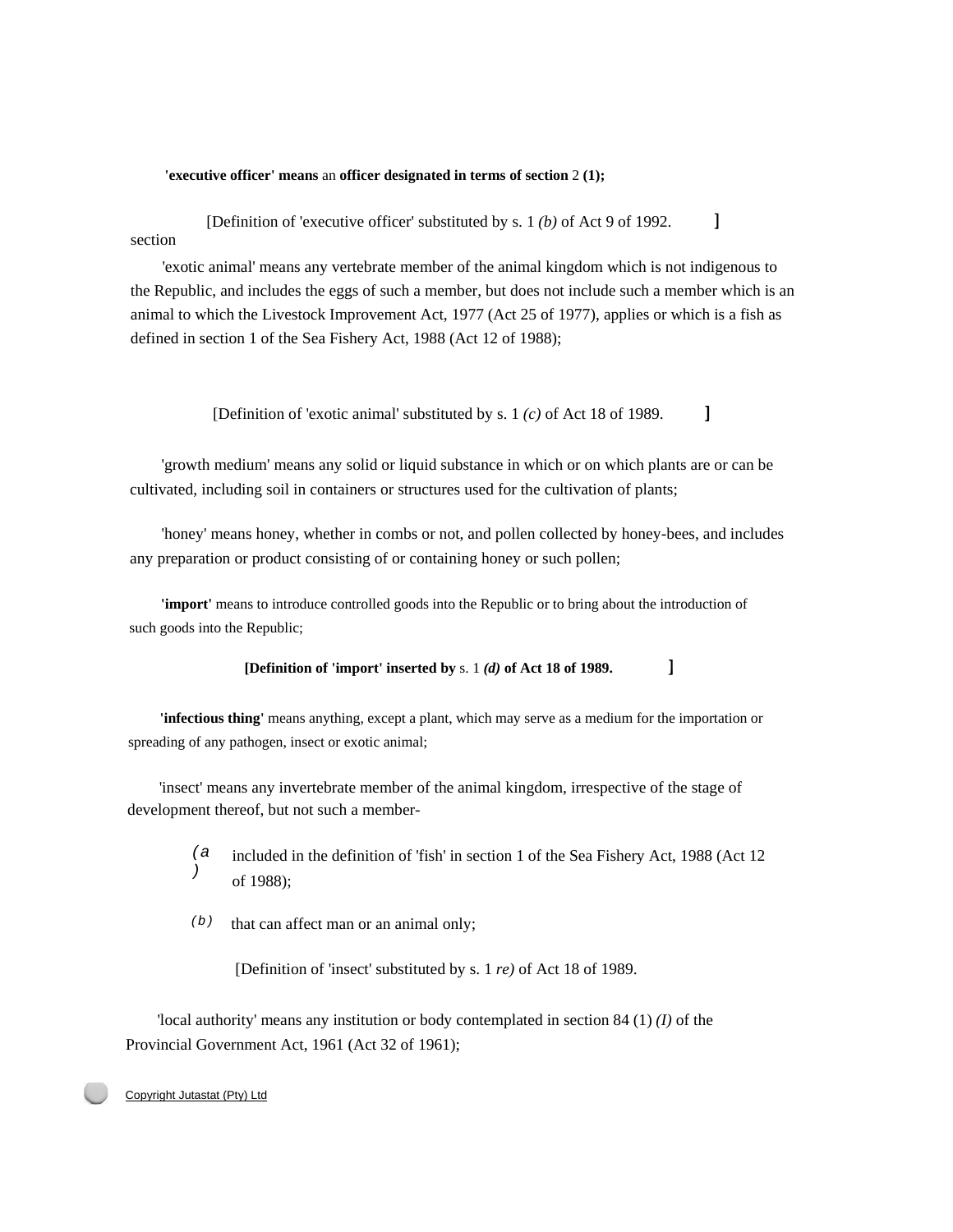$\cdot$ 

 $\mathbf{I}$ 

**'Minister'** means the Minister of Agriculture;

'officer' means an officer or employee as defined in section 1 of the Public Service Act, 1984 (Act 111 of 1984);

> **[Definition of 'officer' substituted by** s. 1 *(g)* **of Act 18 of 1989.**   $\mathbf{I}$

**'order' means an order contemplated in section** 4 **or 7;** 

**[Definition of 'order' substituted by** s. 1 **of Act 47 of 1986.** 

'owner', in relation to land-

- *(a*  $\int_{0}^{6}$  means the person in whom the ownership of that land is vested or in whose name that land is registered or, if that person is absent from the Republic or his whereabouts are unknown, his representative in the Republic;
- *(b)* which has been sold, includes a buyer in whose name such land has not yet been registered;
- *(c)* **subject to** a **usufruct, means the usufructuary;**
- *(d)* **under the control of** a **loca! authority, means that local authority;**

'pathogen' means any algae, fungus, bacterium, virus, mycoplasm, spiroplasm, viroid or rickettsialike organism, but does not include any such pathogen that can cause a disease in man or an animal only;

[Definition of 'pathogen' substituted by s. 1 *(h)* of Act 18 of 1989.:

**'permit' means** a **permit mentioned in section** 3 **(I) or** 6 **(3)** 

**'plant' includes any live or dead part of** a **plant and any derivation of** a **plant;** 

'prescribe' means prescribe by regulation;

, quarantine area' means an area which has been determined as a quarantine area in an order under section 7;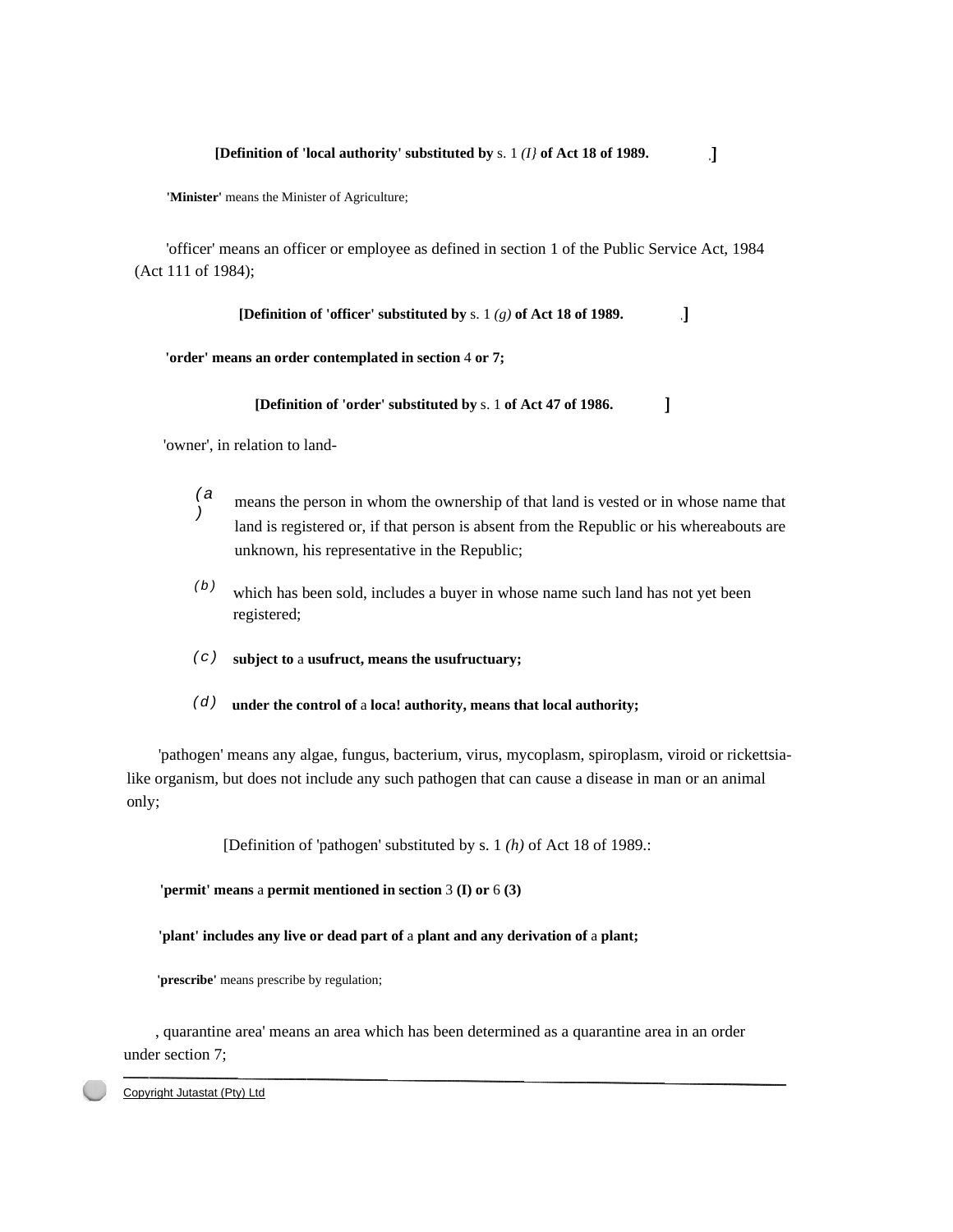#### **regulation' means** a **regulation made under this Act;**

'this Act' includes the regulations;

.

**user of land'** means an owner of land, and includes-

*(a )* a **person who has** a **personal or real right in respect of land in his capacity of fiduciary** , **fideicommissary** , **holder of** a **servitude, possessor, lessee or** - **occupier, irrespective of whether he resides thereon;** 

*(b)* a person who has the right to cut trees or wood on land or to remove trees, wood or organic material from land; , *peu~.* 

~

*f(;J* 

*!{Qnwo/ p* 

*rc* 

*aft* 

( *a.* 

- *(c)* a **person who has the right to remove sand, soil, clay, stone or gravel from land;**
- *(d)* a person who carries on prospecting or mining activities on land.  $\blacksquare$  *I J'11tQlt'''ll~ f* £1 6 (*i*)

2 Persons charged with administration of Act

(I) The Minister shall designate as many officers of the department as he may deem necessary as executive officers, who shall, subject to the instructions of the Minister, exercise the powers and perform the duties conferred or imposed upon an executive officer under this Act.

## . **[Sub-s. (1) substituted by s.** 2 *(a)* **of Act** 9 **of 1992.**

(2) An executive officer may delegate any power conferred upon him by or under this Act to an officer, except the power to order under section 7 that something be destroyed.

#### **[Sub-s. (2) substituted by** s. 2 *(a)* **of Act** 9 **of 1992.**

(3) Any decision or order of such an officer may at any time be withdrawn or amended by the executive officer concerned and shall, until it has been so withdrawn or amended and except in the application of this paragraph, be deemed to be a decision or order of such executive officer.

> [Sub-s. (3) substituted by s. 2 *(a)* of Act 9 of 1992,  $\cdot$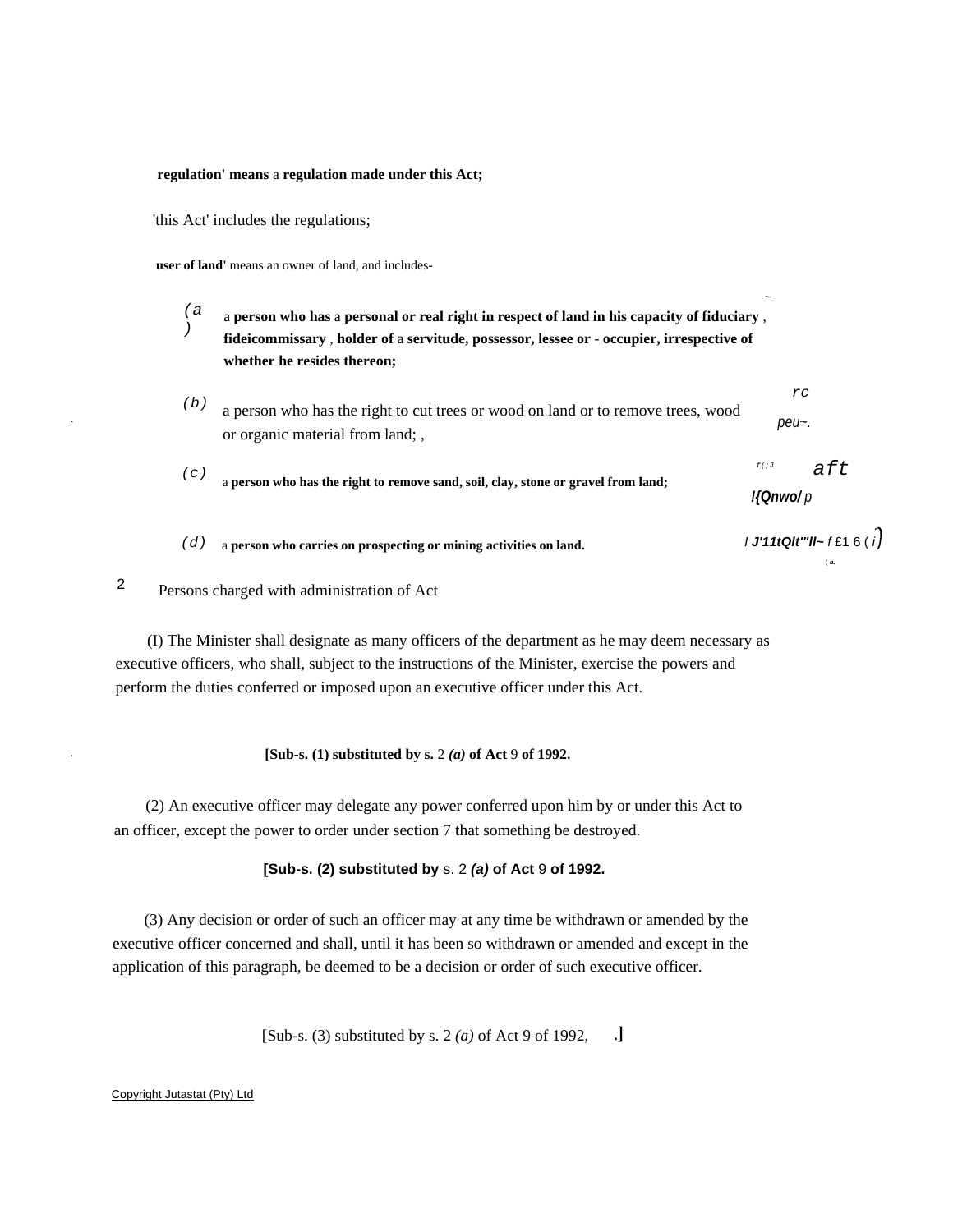(4) *(a)* If the Minister deems it fit, he may delegate or assign any power conferred upon him by section 8 or any power or duty conferred or imposed upon an executive officer by or under this Act to a person who is not an officer.

**[Para.** *(a)* **substituted by s.** 2 *(b)* **of Act** 9 **of 1992.** 

- *(b)* **When the Minister thus delegates or assigns** a **power or duty, he may determine that-** 
	- $(i)$  the power or duty shall be exercised or performed at the expense of the person concerned;
	- (ii) the person concerned shall have no recourse against the State for any expenses thus incurred; and
	- $(iii)$ the person concerned shall exercise his powers and perform his duties subject to the instructions of the executive officer concerned.

**[Sub-para. (iii) substituted by s.** 2 *(c)* **of Act** 9 **of 1992.]** 

*(c)* A juristic person established under any law and to whom a power or duty has thus been delegated or assigned, shall, notwithstanding the absence of any express provision to that effect in the law under which it was established, be deemed to be competent to exercise such power or perform such duty.

*(d)* Such juristic person may in writing authorize any person in its employment to exercise the power or to perform the duty concerned.

## **[Sub-s. (4) substituted by** s. 2 *(a)* **of Act 18 of 1989.**

v" (5) Any decision or order of an authorized person may at any time be withdrawn or amended by the Minister or the executive office~ concerned, as the case may be, and shall, until it has been so amended or withdrawn and except in the application of this subsection, be deemed to be a decision or order of the Minister or such executive officer.

[Sub-s. (5) substituted by s. 2 *(b)* of Act 18 of 1989 and by s. 2 *(d)* of Act 9 of 1992.]

3 Importation of controlled goods

(I) Subject to the provisions of subsections (4), (5) and (6) no person shall import into the Republic-

u ~yright Jutastat {Pty) **Ltd**

.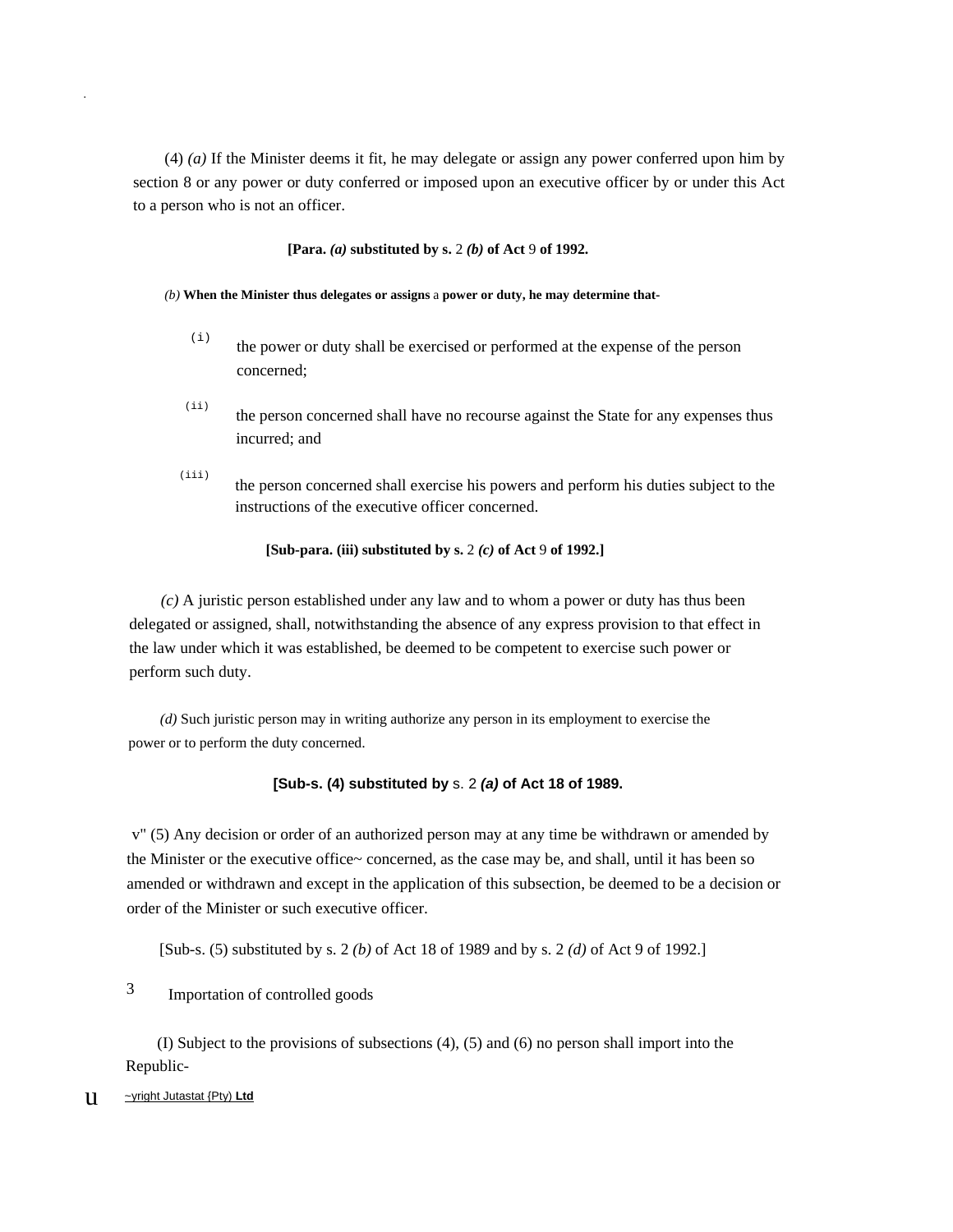- *(a )*  any plant, pathogen, insect, exotic animal, growth medium, infectious thing, honey, beeswax or used apiary equipment;
- *(b)*  anything detennined by the Minister by notice in the *Gazette,*

**except on the authority of** a **pennit.** 

- **(2)** A **person importing controlled goods into the Republic on the authority of** a **permit** 
	- *(a)*  **shall do so only through** a **prescribed port of entry** , **except where** an **executive officer has determined some other place;**
	- *(b)*  shall present them at that place to the executive officer concerned for such inspection as he deems necessary;
	- *(c)*  shall not remove them from that place before the executive officer concerned has consented in writing thereto.

**[Sub-s. (2) substituted by s.** 3 **of Act** 9 **of 1992.** 

(3) An executive officer may, on application by a person importing controlled goods and against payment of the prescribed fees-

- *(a )*  carry out an inspection contemplated in subsection (2) *(b)* at a time other than during the official office hours of such executive officer; or
- v

.

.

*(b)*  perfonn any other function in respect of such controlled goods

## **[Sub-s. (3) substituted by** s. 3 **of Act 18 of 1989 and by** s. 3 **of Act** 9 **of 1992.**

(4) The Minister may by notice in the *Gazette* determine that any controlled goods or class of controlled goods be imported into the Republic without a permit, subject to conditions set out in that notice.

(5) The Minister may import into the Republic exotic animals of a specified kind, or pathogens or insects of a kind not indigenous to the Republic, if he is of the opinion that the presence thereof in the Republic-

*(a* is desirable in order to combat the occurrence of plants, pathogens, insects or

*)* 

<sup>~</sup>  Copyright Jutastat (Pty) Ltd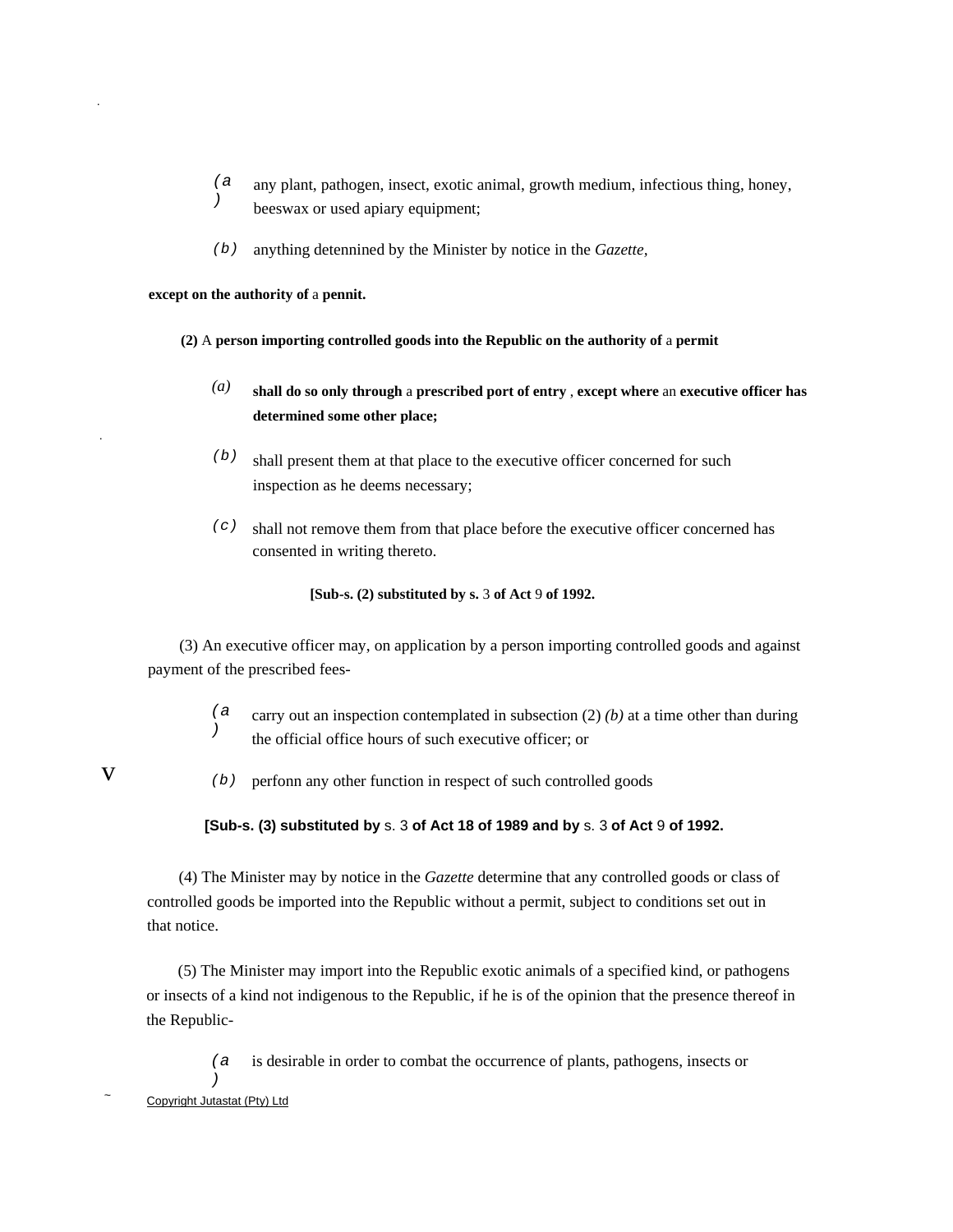#### **exotic animals of** a **specified kind in the Republic;**

*(b)* is otherwise in the interest of a specified branch of agriculture.

(6) The Minister may by notice in the *Gazette* determine controlled goods or a class of controlled goods in respect of which a permit for their importation into the Republic may not be issued.

# 4 Powers of executive officer

(1) If an executive officer has ascertained or suspects on reasonable grounds that controlled goods have been imported into the Republic or have been or will be conveyed contrary to the provisions of this Act or a condition referred to in section 3 (4) or of the permit concerned, or that there is with or in any imported goods any pathogen, insect or exotic animal the importation of which has not been authorized, he may-

- *(a )*  order the person in charge of the vehicle with which those goods have been imported or conveyed or will be conveyed-
	- $(i)$  not to off-load:
	- $(iii)$  not to convey any further;
	- (iii) **to off -load at** a **place determined by him,**

such goods or such part thereof as he may determine;

- *(b)*  order the person by whom or on whose behalf such goods have been imported, or the person in possession or in charge of such goods-
	- $(i)$  to destroy at the place, in the manner and within the period determined by him;
	- (ii) to remove from the Republic through the port, in the manner and within the period determined by him;
	- (iii) to treat, dispose of or deal with at the place, in the manner and within the period determined by him,

such goods or such part thereof as he may determine. including any container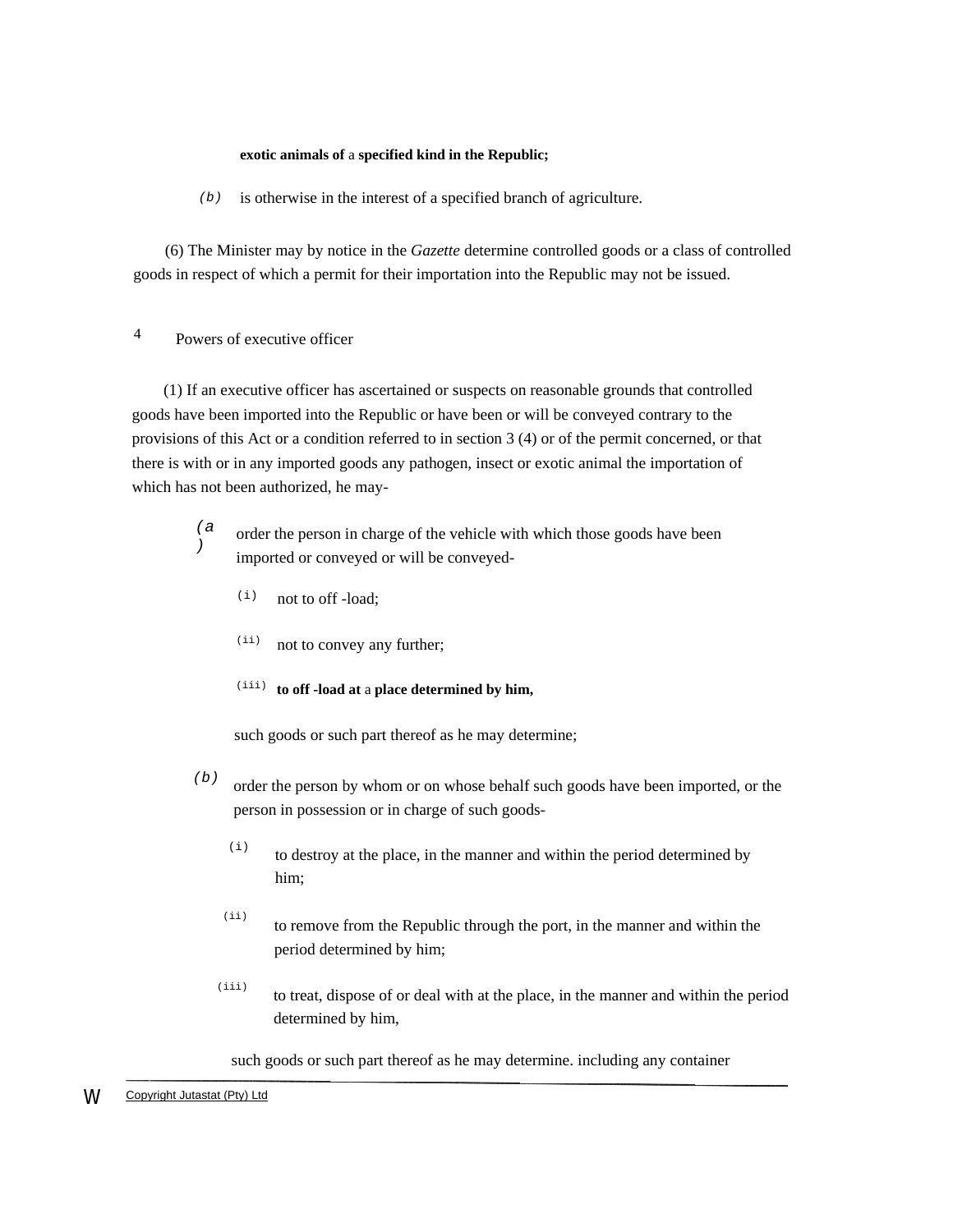or material employed in the importation thereof;

 $\cdot$ [Para. *(b)* amended by s. 4 *(a)* of Act 18 of 1989.

*(c)*  destroy or cause to be destroyed such goods or such part thereof as he may determine, after having given the person by whom or on whose behalf those goods have been imported or the person in possession or in charge of those goods at least seven days' written notice of his intention to do so: Provided that where in the opinion of such executive officer the destruction of the goods is urgently required or the giving of notice is impracticable, notice need not be given;

[Para. *(c)* substituted by s. 4 *(b)* of Act 18 of 1989 and amended by s. 4 *(b)* of Act 9 of 1992.

*(d)*  where a person refuses or neglects to carry out any provision of an order contemplated in paragraph *(a)* or *(b),* destroy or cause to be destroyed the goods in question;

[Para. *(d)* substituted by s. 4 *(b)* of Act 18 of 1989.:

- *(e)*  order that such goods or such part thereof as he may determine, be off -loaded, removed or detained as he may determine, with a view to the exercise of any of his powers;
- *(f)*  order the owner or person in possession or in charge of controlled goods descended from such controlled goods, or produced or acquired through, from or by means of such controlled goods (hereafter referred to as acquired goods) to deal with those acquired goods as provided in paragraph *(b)* (i) or (iii), irrespective of the degree of descent or relationship concerned, or the connection between such controlled goods and acquired goods.

**[Para.** *(I)* **added by s.** 2 **of Act 47 of 1986.] [Sub-s. (1) amended by s.** 4 *(a)* **of Act** 9 **of 1992.** 

(2) When anything is required to be done in terms of this Act within a certain period, an executive officer may, before or after the expiry thereof and on application or of his own accord, in his discretion determine a further period within which it shall be done.

**[Sub-s. (2) substituted by** s. 4 *(c)* **of Act** 9 **of 1992.]**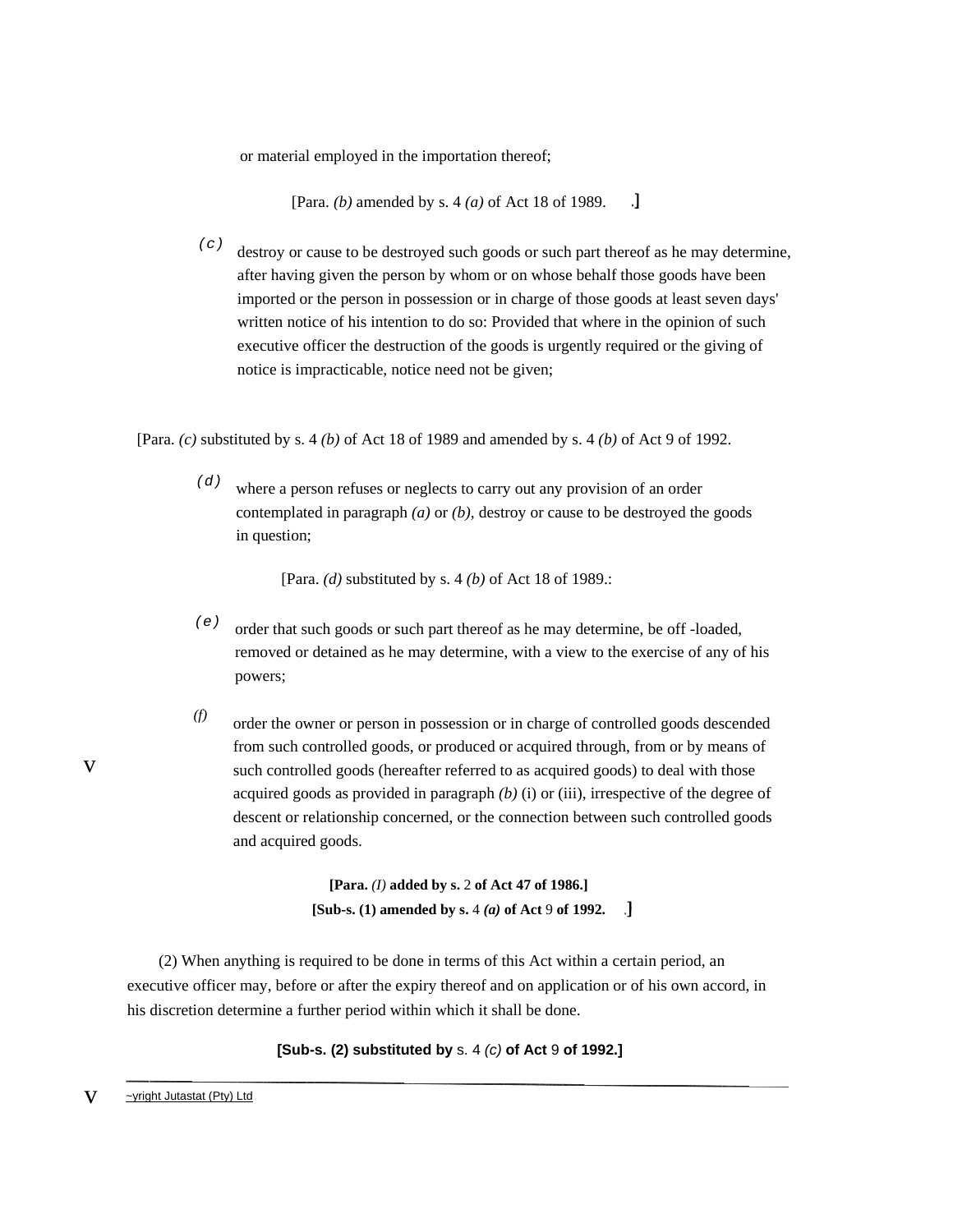(3) When an executive officer deems it necessary for the exercise of his powers or the performance of his duties, he may institute any inquiry and in his discretion request any information and demand the production of any document from any person who in his opinion can supply such information or has the custody of such document.

#### $\mathbf{I}$ **[Sub-s. (3) substituted by s.** 4 *(c)* **of Act** 9 **of 1992.**

(4) When an executive officer may issue or grant any order, permit or authority in terms of this Act, he may at any time, on application or of his own accord-

- *(a)*  make it subject to such conditions as he thinks fit;
- *(b)*  amend the provisions thereof or the conditions concerned;
- *(c)*  withdraw it.

 $\mathbf{1}$ [Sub-s. (4) amended by s. 4 *(d)* of Act 9 of 1992.

#### 5 Compulsory notification of presence of certain pests on land

A user of land shall forthwith notify the nearest officer of the department or an authorized person if flying locusts or voetgangers have appeared on the land concerned or if flying locusts have deposited eggs thereon or roosting or breeding swarms of red-billed quelea are present thereon, describe to him as accurately as possible where on such land the flying locusts, voetgangers, eggs or red-billed quelea occur, and give him such further relevant information as he may request.

#### **[8.** S **substituted by s.** S **of Act 18 of 1989 and by s.** S **of Act** 9 **of 1992.**

 $\mathbf{I}$ 

*v/6* 

Prescribing of control measures by Minister

(1) In order to prevent and combat the spreading of pathogens, red-billed quelea, insects and exotic animals, the Minister may by notice in the *Gazette* prescribe control measures which shall be complied with or carried out by a user of land.

#### **[Sub-s. (1) substituted by s.** 6 *(a)* **of Act** 9 **of 1992.**

(2) Control measures may relate to-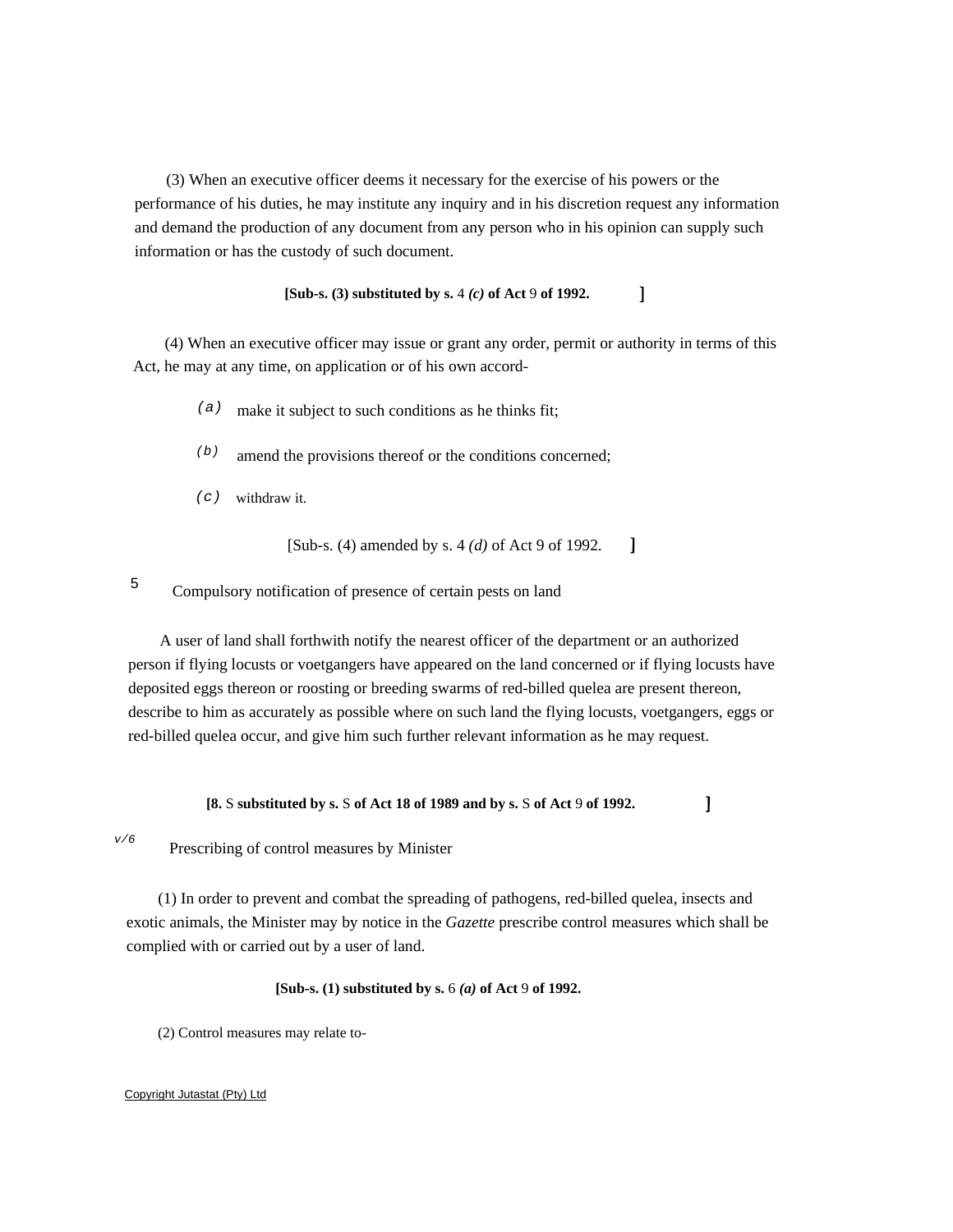*(a* the destruction of plants;

*)* 

- *(b)*  the cleansing or destruction of plants or any particular thing infected with pathogens or insects;
- *(c)*  the combating of pathogens, red-billed quelea, insects or exotic animals;

```
[Para. (c) substituted by s. 6 (b) of Act 9 of 1992.
```
- *(d)*  the keeping, planting or cultivation of plants;
- *(e)*  the keeping of pathogens, insects, exotic animals or any particular thing;
- *(fJ*  the removal of plants, pathogens, insects, exotic animals or any particular thing-
	- $(i)$  from any land within a specified area to any other land within the same area;

 $\mathbf{1}$ 

- (ii) from any land within a specified area to any land within any other specified area;
- *(g)*  the notification of the occurrence of specified pathogens, roosting or breeding swarms of red-billed quelea, insects or exotic animals on land;

## **[Para.** *(g)* **substituted by** s. 6 *(c)* **of Act** 9 **of 1992.**

*(h)*  any other matter which the Minister may deem necessary or expedient to prescribe in order to further the objects of this Act,

and the generality of the power conferred by paragraph *(h)* shall not be limited by the preceding paragraphs.

## **(3)** A **control measure may-**

- *(a )*  contain a prohibition or obligation with regard to any matter referred to in subsection  $(2)$ ;
- *(b)*  **provide that an executive officer may exempt any person from such** a **prohibition or obligation by means of** a **permit;**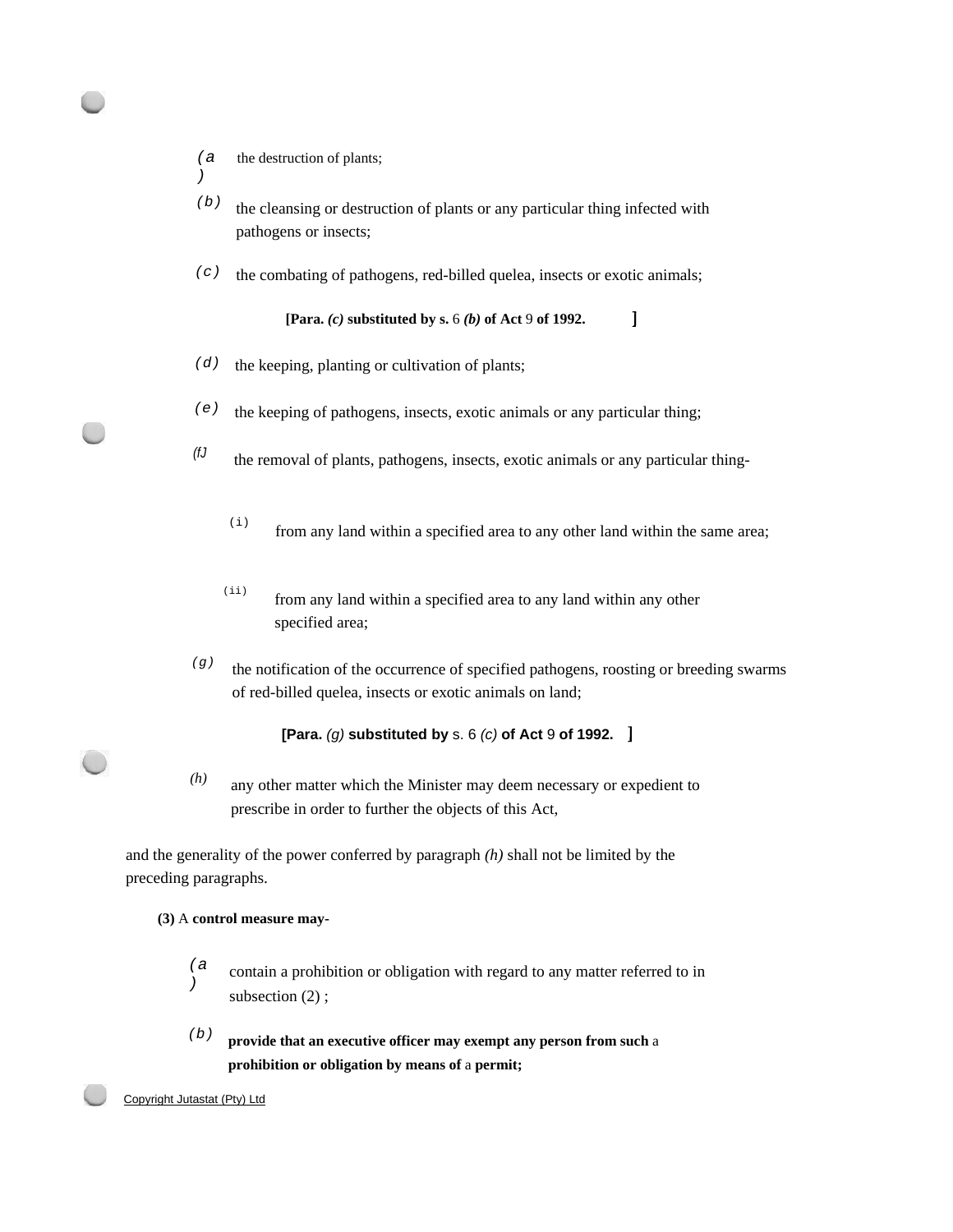$\mathbf{1}$ [Para. *(b)* substituted by s. 6 *(d)* of Act 9 of 1992.

 $(c)$  set out the fees payable by a person applying for a permit referred to in paragraph *(b).* 

**[Para.** *(c)* **added by** s. 6 **of Act 18 of 1989.** 

(4) Different control measures may be prescribed in respect of different plants, pathogens, insects, exotic animals or other things, or in respect of different areas or in respect of different circumstances or in such other respects as the Minister may think fit.

7.1

Orders with regard to land

(1) An executive officer may by written notice, which shall be served in the prescribed manner, order any user of land to observe or carry out the provisions of a particular control measure on or with respect to any quarantine area determined in that order, or to do or omit to do any other act on or with respect to such quarantine area in order to further the objects of this Act.

## **[Sub-s. (1) substituted by** s. 7 *(a)* **of Act** 9 **of 1992.**

(2) Such an order may provide that anything required in terms thereof, shall be done or omitted in the manner or within or during the period mentioned therein.

(3) The executive officer concerned may, upon application by the user of land concerned and against payment of the prescribed fees, if any, withdraw or amend an order, and for that purpose carry out the necessary inspection of the quarantine area.

## **[Sub-s. (3) substituted by** s. 7 *(b)* **of Act** 9 **of 1992.**

(4) *(a)* Notwithstanding any prohibition in an order referred to in subsection (1) the executive officer concerned may in writing authorize a user of land to remove anything from the quarantine area concerned in order to cleanse or destroy it.

*(b)* An application for such authority shall be submitted in writing to the executive officer concerned.

**[Sub-s. (4) substituted by** s. 7 *(b)* **of Act** 9 **of 1992.**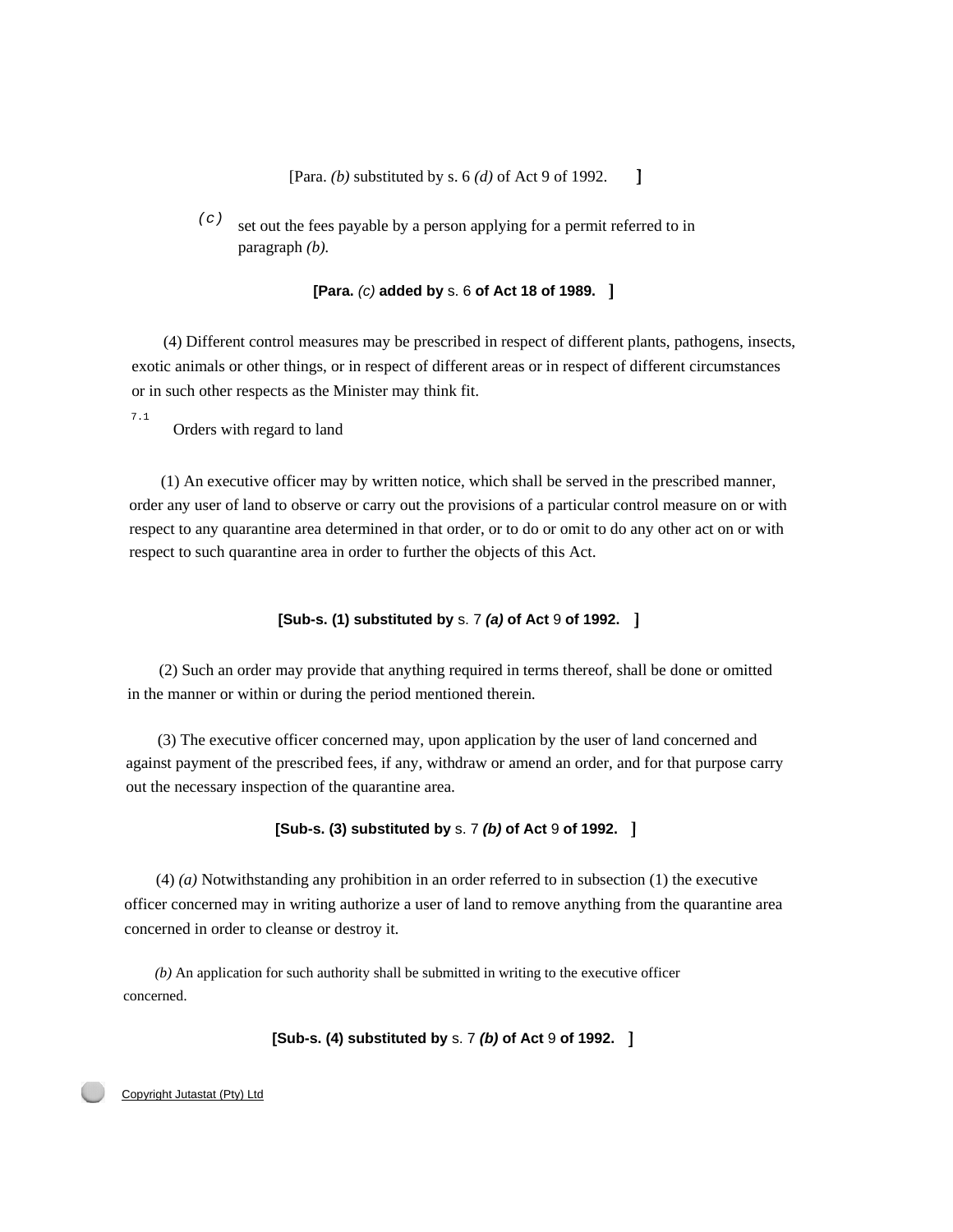(5) *(a)* If anything has been destroyed by virtue of an order contemplated in subsection (I) the Minister may, with the concurrence of the Minister of Finance, out of moneys appropriated by Parliament for that purpose pay such compensation as he may consider reasonable in respect thereof.

#### **[Para.** *(a)* **substituted by** s. 3 **of Act 47 of 1986.]**

*v (b)* An application for the payment of compensation in terms of paragraph *(a)* shall only be considered if it is submitted in writing to the executive officer concerned within 90 days after the date on which the things in question have been destroyed.

#### $\cdot$ **[Para.** *(b)* **substituted by s.** 7 *(c)* **of Act** 9 **of 1992.**

#### ./8 Powers of Minister

.

(1) The Minister may out of moneys appropriated by Parliament for that purpose do any act on or with respect to any land that he considers necessary in order to-

*(a )*  combat flying locusts, voetgangers and red-billed quelea, and destroy eggs of flying locusts;

**[Para.** *(a)* **substituted by** s. 7 *(a)* **of Act 18 of 1989.** 

- *(b)* carry out the provisions of a control measure or an order where the user of land concerned refuses or neglects to do so;
- *(c)* **release on or remove from any land any pathogen, insect or exotic animal imported in terms of section** 3 **(5)** ;
- *(d)* further the objects of this Act.

(2) The Minister may authorize any person to perform at the expense of such person and subject to the control of the Minister, the acts referred to in subsection (1) *(a)* and *(b),* and such person shall have no recourse against the State for any expenses so incurred.

> [Sub-s. (2) added by s. 7 *(b)* of Act 18 of 1989.  $\mathbf{I}$

(3) Any act referred to in subsection (1) *(a)* may be performed by a person referred to in subsection (2) on land forming part of a park or the parks as defined in section (1) of the National Parks Act, 1976 (Act 57 of 1976), only after having obtained the consent of the

Copyright Jutastat (Pty) LId

.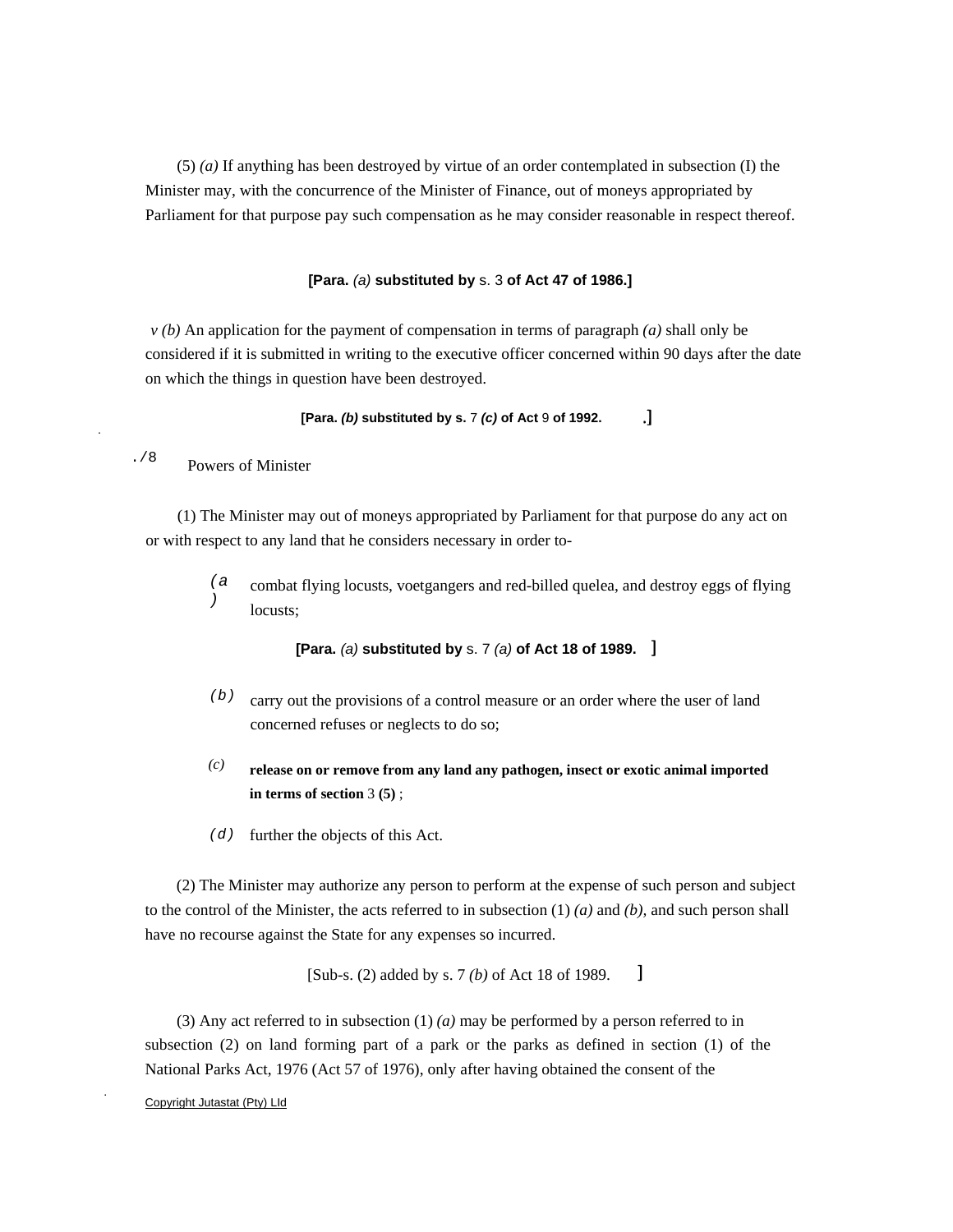National Parks Board of Trustees established under section S (1) of the said Act, or any officer or employee of such board authorized thereto by the board.

> [Sub-s. (3) added by s. 7 *(b)* of Act 18 of 1989.  $\mathbf{l}$

9 Powers of entry and investigation

**(I)** A **person authorized by the Minister to do** an **act contemplated in section** 8 **may at any reasonable time-** 

- *(a)*  enter upon any land in order to do that act on or in connection with such land or any other land;
- *(b)*  proceed over any land in order to reach land on or in connection with which that act is to be done.

(2) Such person may-

*(a)*  after having notified the user of land concerned of his intention to do so, take with him such persons, animals, vehicles, goods and material as he may require for the purposes of an act referred to in subsection (1) when he enters upon or proceeds over that land: Provided that such notice need not be given if the user of the land concerned does not reside on that land and cannot readily be traced.

> $\mathbf{l}$ [Para. *(a)* substituted by s. 8 of Act 18 of 1989.

*(b)*  require the user of land concerned or his manager, agent or employee on that land to render him such reasonable assistance as may be necessary in the circumstances to enable him to do the act in question.

*v* (3) No compensation shall be payable to any person in respect of the rendering of assistance in terms of subsection (2) *(b)* .

/' **(4) An executive officer may at any reasonable time-** 

> *(a)* enter upon or enter and inspect any land, building or vehicle if he suspects on reasonable grounds that there may be any controlled goods on or in it, and for that purpose he may inspect anything on or in that land, building or vehicle and remove it or a sample thereof for investigation;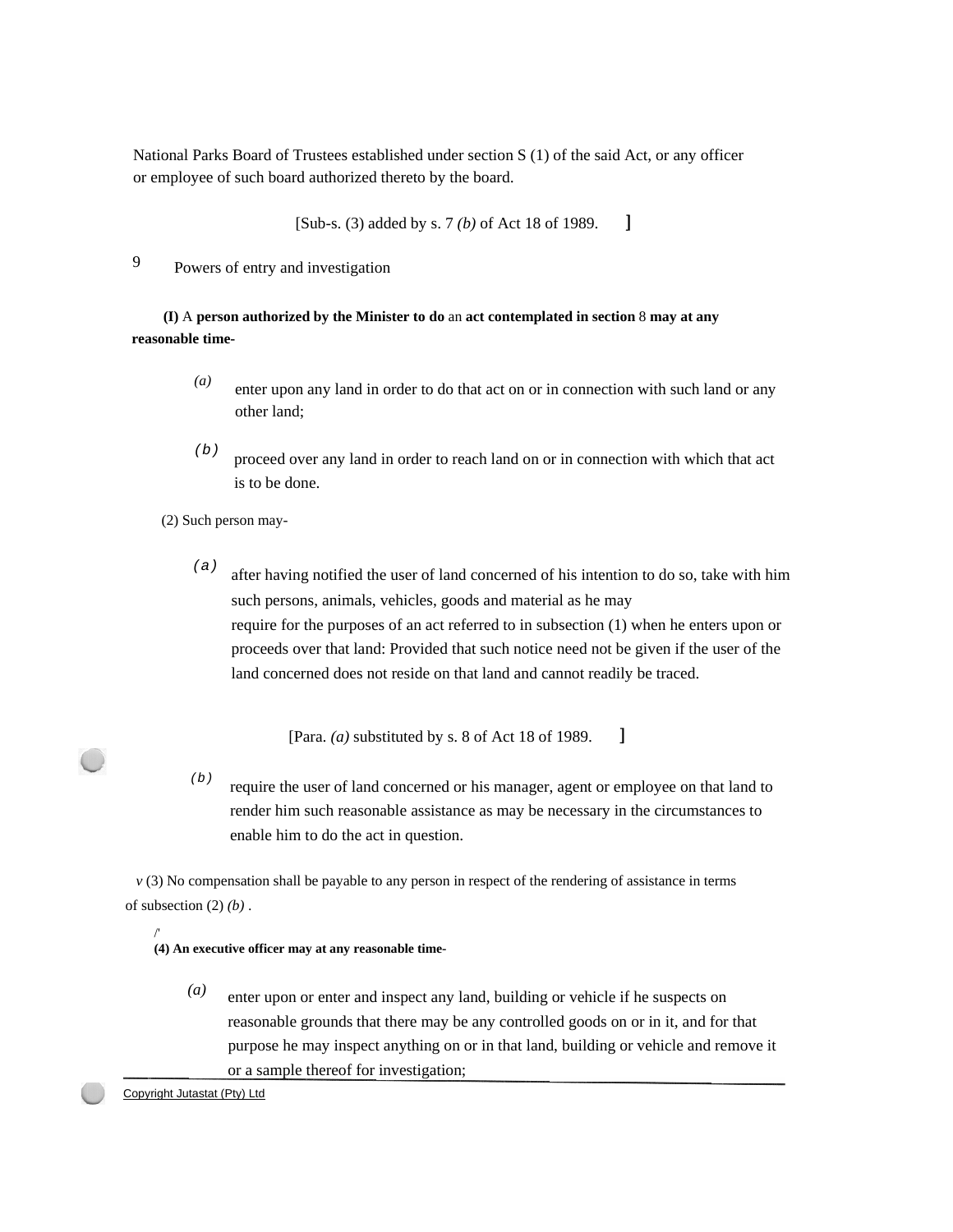- *(b)*  inspect any book or document at or on that land, building or vehicle which he suspects on reasonable grounds may relate to any controlled goods, and make copies of or extracts from that book or document;
- *(c)*  demand an explanation in connection with any relevant entry in such a book or document or in connection with anything observed by him during his inspection, from any person who in his opinion has knowledge of the entry concerned or of that observed by him;
- *(d)*  in his discretion seize anything which may serve as evidence of the commission of an offence in terms of this Act, and for that purpose remove it or a sample thereof or anything else from the land, building or vehicle in question, and affix any identification mark or seal to anything;
- *re)*  enter upon any land in order to demarcate a quarantine area and for that purpose effect or erect any marker, peg, label or other mark on or in connection with any land;
- *(f)*  enter upon any land in order to determine if the user of land concerned is complying with or carrying out or has complied with or carried out the provisions of any control measure or order;
- *(g)*  proceed over any land in order to reach land so that he can exercise any of his powers or perform any of his duties;

 $\mathbf{1}$ 

*(h)*  enter upon or enter any land, building or vehicle in order to carry out any other investigation in connection with any matter mentioned in this Act.

**[Sub-s. (4) amended by s.** 8 *(a)* **of Act** 9 **of 1992.** 

(5) When an executive officer wishes to exercise any power referred to in subsection (4) on or in connection with any land, building or vehicle, he may require the user of land, owner or person in charge concerned, or his manager, agent or employee, to render him such reasonable assistance as may be necessary in the circumstances to enable him to exercise the power in question.

#### **[Sub-s. (5) substituted by s.** 8 *(b)* **of Act** 9 **of 1992.**   $\mathbf{I}$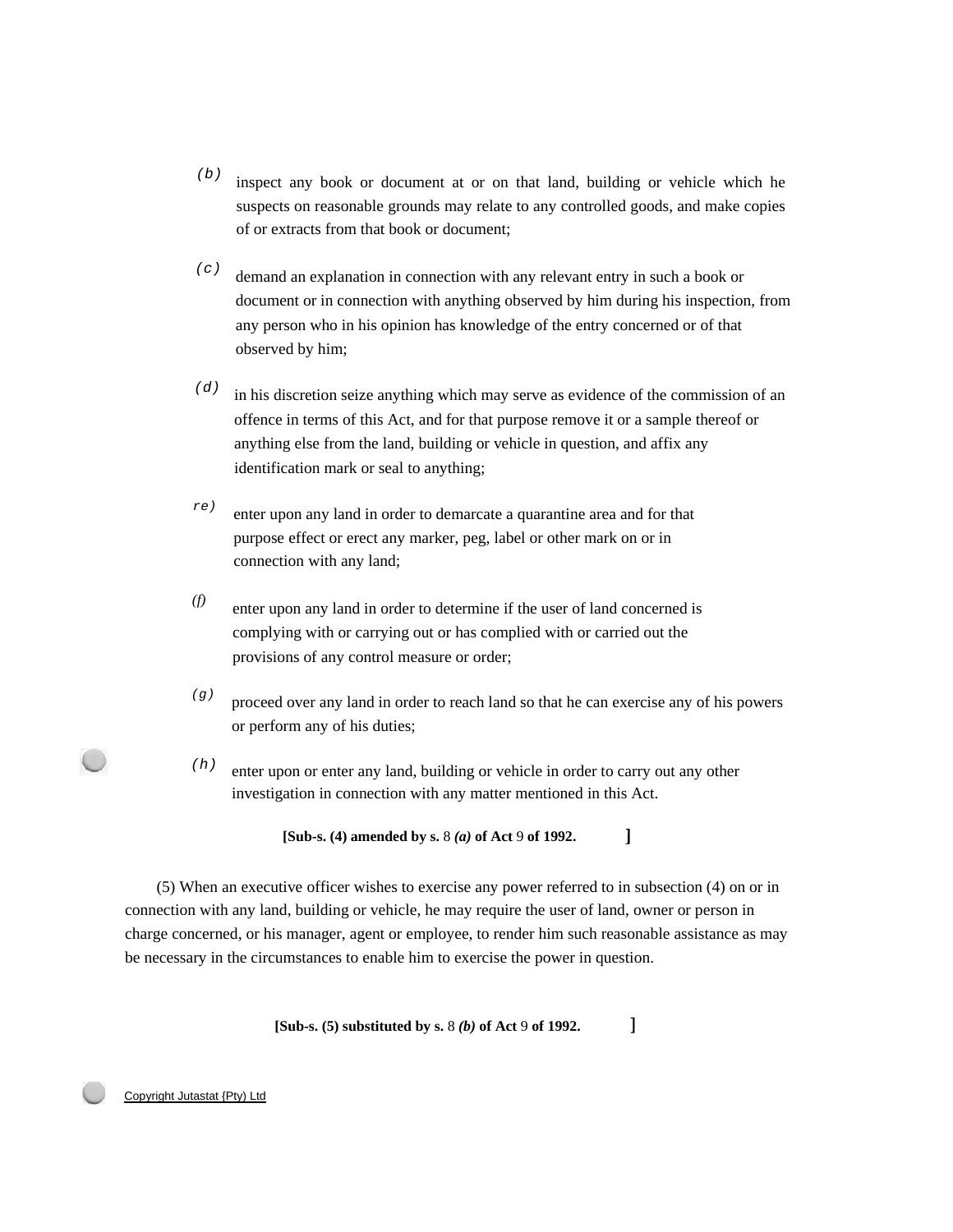*v* (6) No compensation shall be payable to any person in respect of the rendering of assistance in terms of subsection (5) .

(7) Any person authorized under this section to enter upon, enter or proceed over any land, building or vehicle shall show to the user of land, owner or person in charge concerned, or his manager, agent or employee, proof of his identity if he is asked to do so.

10 Recovery of fees and expenses

(I) Any amount owing in respect of fees contemplated in section 3 (3), 6 (3) or 7 (3), expenses incurred in the exercise of any power mentioned in section 4 (I)  $(c)$  or  $(d)$  or 8 (I)  $(b)$  and the interest mentioned in subsection (3) shall constitute a debt to the State or any person authorized in terms of section 8 (2) , as the case may be, by the person or user of land concerned from the dates contemplated in subsections (2) and (3), respectively.

(2) Where such fees are owing or where such expenses have been incurred, the executive officer concerned or the authorized person concerned, as the case may be, shall determine the amount thereof and shall cause a notice to be served on the person or user of land concerned in which he is ordered to pay that amount by not later than a date specified in the notice.

#### $\mathbf{I}$ **[Sub-s. (2) substituted by s.** 9 **of Act** 9 **of 1992.**

(3) If the amount owing is unpaid on the specified date, interest thereon shall be payable from the day following immediately on that date at the standard rate of interest determined in terms of section 26 (1) of the Exchequer and Audit Act, 1975 (Act 66 of 1975), and applicable on the date of the notice mentioned in subsection (2) .

#### **[8. 10 substituted by** s. 9 **of Act 18 of** 1989.

# 1 Appeal to Minister

(I) If an executive officer has refused any application, submitted to him in writing, to act under any of his powers, or if he of his own accord has amended or withdrawn any order, authority or permit or any condition attached thereto, he shall as soon as practicable notify the person concerned in writing of the reasons for his refusal or conduct.

#### **[Sub-s. (1) substituted by** s. **10 of Act** 9 **of 1992.**

(2) Any person who feels aggrieved by such refusal or conduct, may appeal against it to

#### Copyright Jutastat {Pty) Ltd

.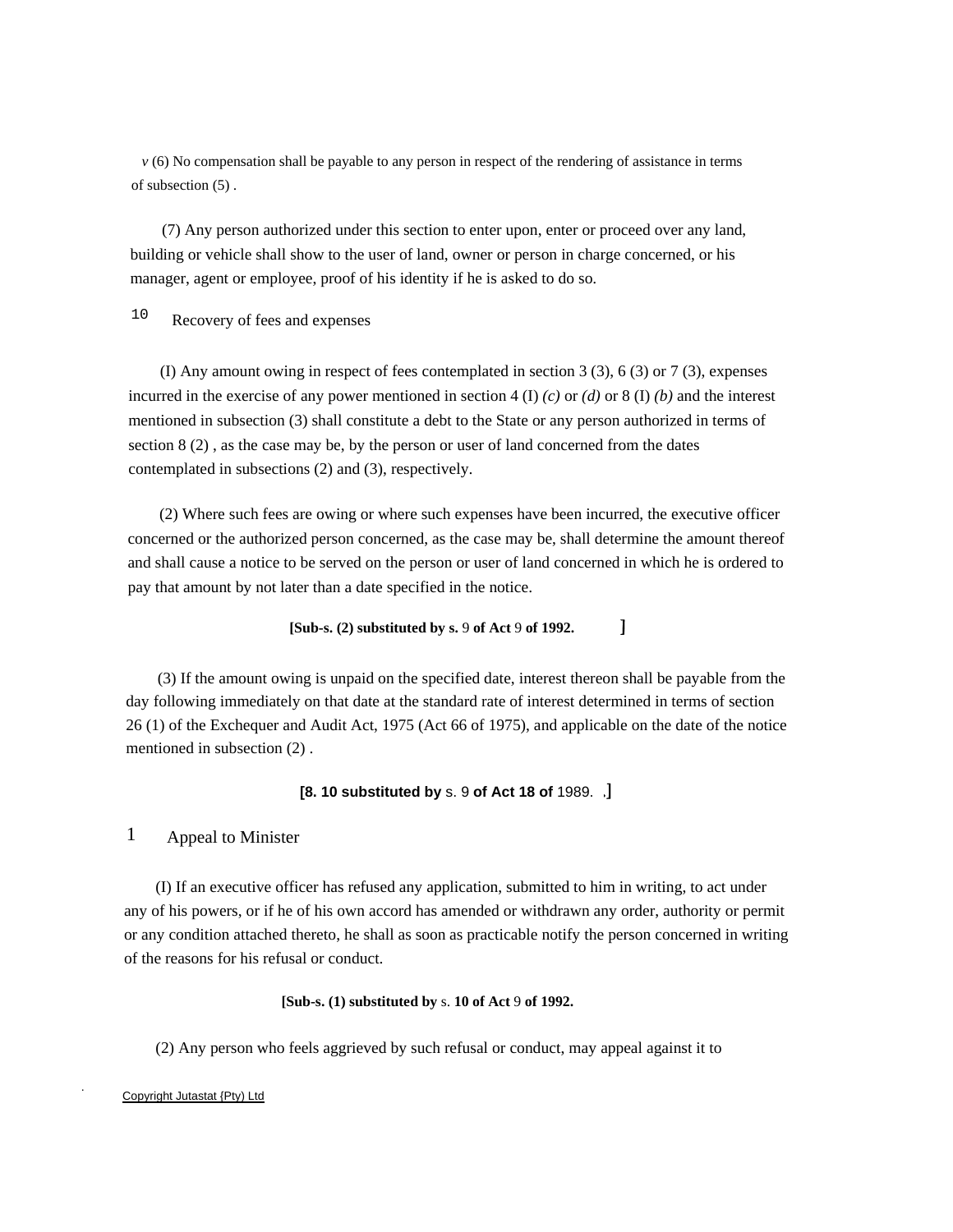#### **the Minister in the prescribed manner, and upon payment of the prescribed amount.**

(3) The Minister may, after considering the prescribed documents, confirm the refusal or conduct or make such other order as he may think fit, including an order that the prescribed amount, or such part thereof as he determines, be refunded to that person.

<sup>12</sup>**Preservation of** secrecy

No person shall, except for the purposes of exercising his powers or performing his duties in terms of this Act, or for the purposes of legal proceedings under this Act, or when required to do so by any court or under any law, disclose to any other person any information acquired by him in the exercise of those powers or the performance of those duties and relating to the business or affairs of any person.

# *13v* Offences and penalties

(1) Any person who-

*(a )* **contravenes or refuses or fails to comply with the provisions of section** 3 **(1) or (2)** , **including any condition imposed in connection with** a **permit, or any condition in** a **notice referred to in section** 3 **(4)** ;

> $\mathbf{l}$ [Para. *(a)* substituted by s. 10 *(a)* of Act 18 of 1989.

*~aA)* if found in possession of controlled goods in respect of which there is a reasonable suspicion that such goods were imported without a permit referred to in section 3 (1), or contrary to a condition of such a permit or a condition set out in a notice issued under section 3 (4), and who is not able to give a satisfactory account of such possession;

[Para. *(aA)* inserted by s. 10 *(b)* of Act 18 of 1989.]

- *(b)* refuses or neglects to notify the person referred to in section 5 (1) as required or to give him the requested further information;
- $(c)$  refuses or neglects to comply with or carry out the provisions of a control measure, order or authority, including any condition imposed in connection therewith;

#### *(d)* **obstructs or hinders an executive officer,** an **officer or an authorized person in**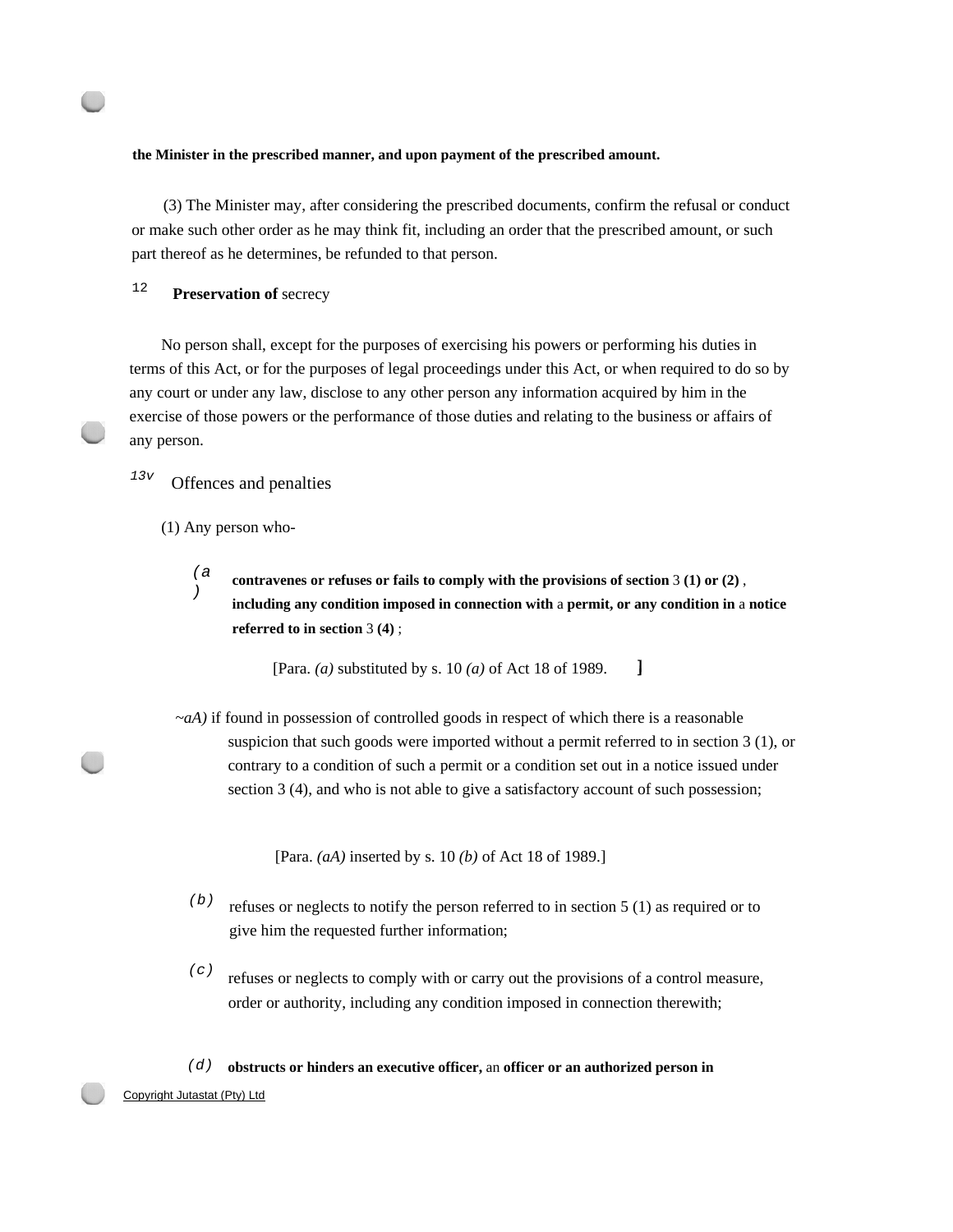the exercise of his powers or the performance of his duties;

 $\mathbf{I}$ [Para. *(d)* substituted by s. **11** of Act 9 of 1992.

- *re)*  effects any unauthorized entry or deletion on any document issued or required under this Act;
- *(f}*  refuses or neglects to supply information, produce a document or give an explanation to any person who is in terms of this Act authorized to ask therefor, or who supplies information or gives an explanation knowing it to be false;
- *(g)*  refuses or neglects to render the assistance contemplated in section 9 (2) *(b)* or (5);
- *(h)*  damages, destroys, removes, shifts, alters or otherwise tampers with any marker, peg, label or other mark effected or erected for the purpose of demarcating a quarantine area;
- *(i)*  discloses information contrary to the provisions of section 12;
- *a)*  contravenes any other provision of this Act not specifically provided for in the preceding paragraphs,

shall be guilty of an offence and liable-

(i) on a first conviction of an offence in terms of paragraph  $(a)$  or  $(aA)$ , to a fine not exceeding R20 000 or to imprisonment for a period not exceeding five years or to both such fine and such imprisonment;

[Para. (i) substituted by s. 1 *(a)* of Act 17 of 1985 and by s. 10 *(c)* of Act 18 of 1989.]

 $(i)$ on a first conviction of an offence in terms of paragraph *(b), (c), (d)* or *(e),* to a fine not exceeding R4 000 or to imprisonment for a period not exceeding one year or to both such fine and such imprisonment;

[Para. (ii) substituted by s. 10 *(c)* of Act 18 of 1989.]

(iii) on a second or subsequent conviction of an offence mentioned in subparagraph (i) , whether the same or some other offence mentioned in that subparagraph, in

Copyright Jutastat (Pty} Ltd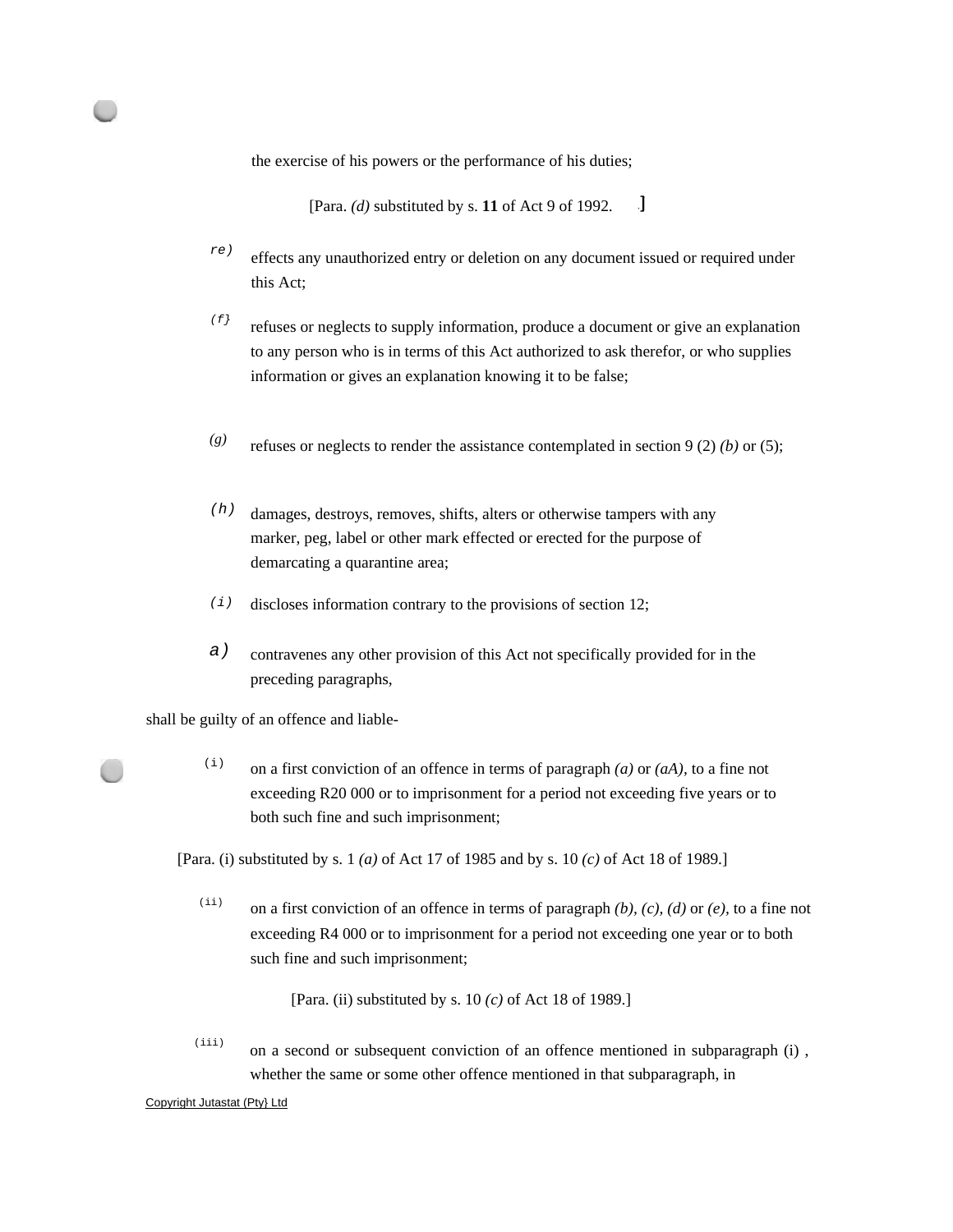**the case of** a **natural person, to imprisonment for** a **period not exceeding ten years, and in the case of** a **juristic person, to** a **fine not exceeding R50 000;** 

 $\mathbf{I}$ [Para. (iii) substituted by s. 10 *(c)* of Act 18 of 1989.

 $(iv)$ on a second or subsequent conviction of an offence mentioned in subparagraph (ii) , whether the same or some other offence mentioned in that subparagraph, to a fine not exceeding *RB* 000 or to imprisonment for a period not exceeding two years or to both such fine and such imprisonment;

> $\mathbf{l}$ [Para. (iv) added by s. 10 *(c)* of Act 18 of 1989.

(v) on conviction of an offence in terms of paragraph  $(I)$ .  $(g)$ ,  $(h)$ ,  $(i)$  or  $(i)$ , to a fine not exceeding R2 000 or to imprisonment for a period not exceeding six months or to both such fine and such imprisonment.

> $\mathbf{1}$ [Para. (v) added by s. 10 *(c)* of Act 18 of 1989.

(2) A magistrate's court shall be competent to impose any punishment provided for in this section.

 $14$  Presumptions and evidence

In criminal proceedings under this Act-

- *(a)*  it shall be presumed that the applicable provisions of this Act apply to the land on or in respect of which the offence concerned has allegedly been committed, unless the contrary is proved;
- *(b)*  a document which purports to have been certified by an executive officer to the effect that it is a copy of the order to which the proceedings relate, shall be received as evidence in any court without further proof or the production of the original order;

[Para. *(b)* substituted by s. 12 *(a)* of Act 9 of 1992.]

*(c)*  if a copy of an order referred to in paragraph *(b)* purports to have been endorsed by an executive officer to the effect that the order concerned has been served on the person named in that order in a certain manner, it shall be presumed that such order has been served on the said person in that manner,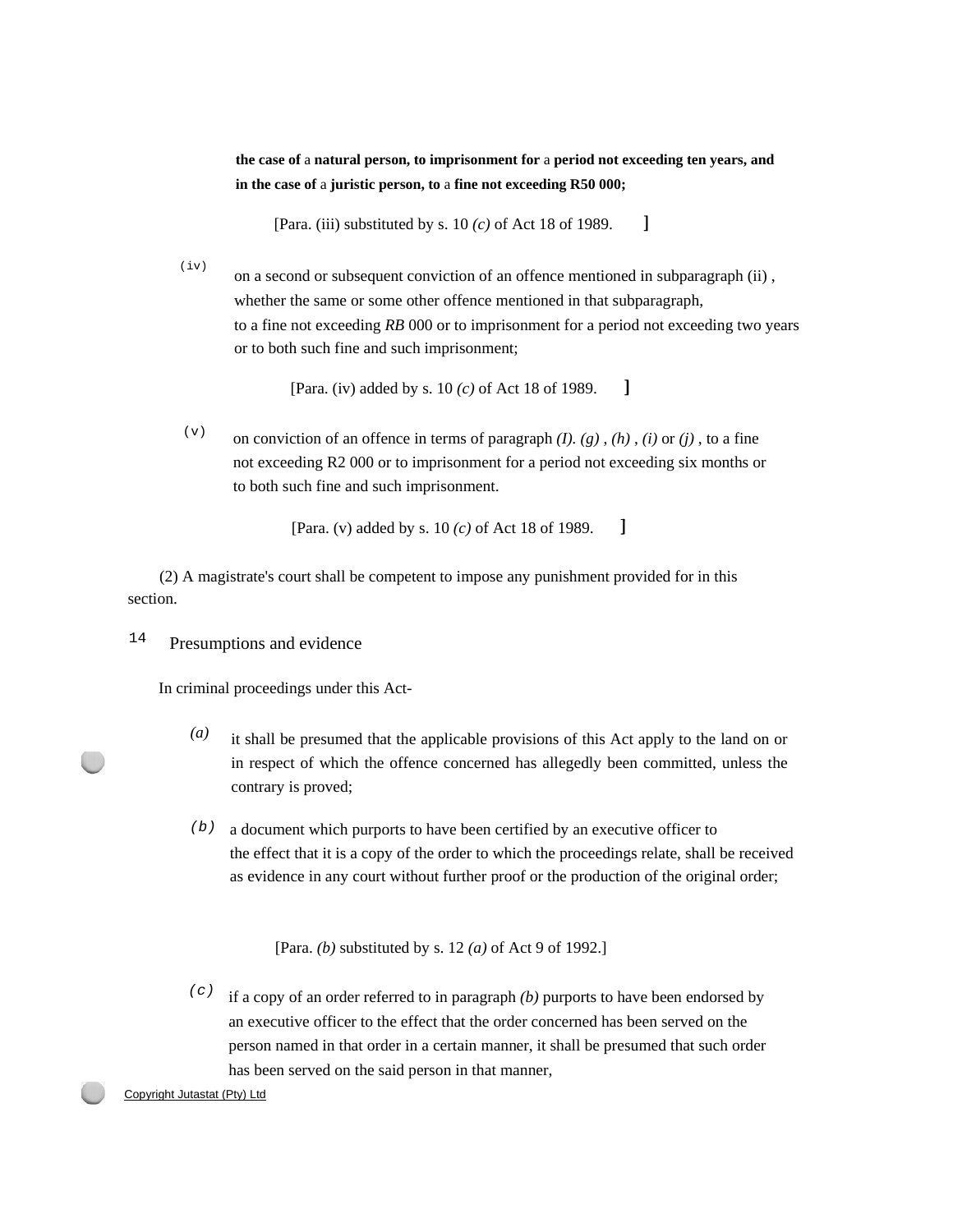unless the contrary is proved;

#### **[Para.** *(c)* **substituted by** s. **12** *(a)* **of Act** 9 **of 1992.**

*(cAY* any statement or entry contained on any parcel or in a book or document kept by or purported to be issued by any person, or by the manager, agent or employee of such a person, shall be admissible in evidence against such person as proof of the facts set forth in that statement or entry , unless it is proved that such statement or entry was not made by such person, or by the manager, agent or employee of such person in the course of his work as manager or in the course of his agency or employment;

[Para. *(cA)* inserted by s. **11** of Act 18 of 1989.

*(d)*  where it is proved that a marker, peg, label or other mark has been damaged, destroyed, removed, shifted, altered or otherwise tampered with contrary to the provisions of this Act, it shall be presumed that it was done by the person who was the user of land in respect of the land in question on the date on which an executive officer became aware of such damage, destruction, removal,

shifting, alteration or tampering, unless the contrary is proved.

[Para. *(d)* substituted by s. 12 *(b)* of Act 9 of 1992.

15 Liability of employer or principal

(1) Any act or omission of a manager, agent or employee constituting an offence under this Act shall be deemed to be the act or omission of his employer or principal, and the said employer or principal may be convicted and sentenced in respect thereof unless he proves-

- *(a)*  that he did not permit or connive at the act or omission;
- *(b)*  that he took all reasonable steps to prevent an act or omission of the nature in question; and
- *(c)*  that an act or omission, whether legal or illegal, of the nature in question did not under any condition or circumstances fall within the course of the employment or the scope of the authority of the manager, agent or employee in question.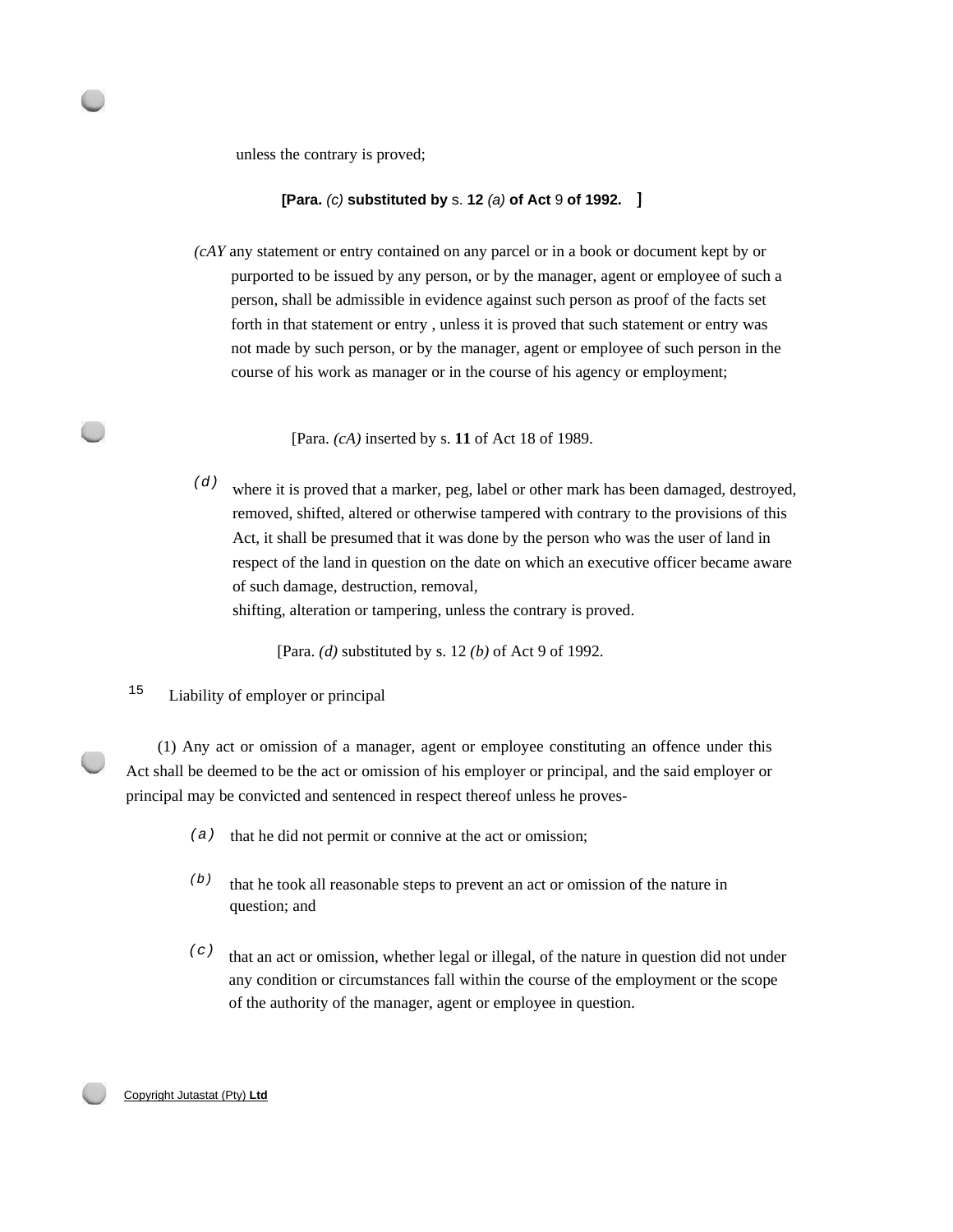(2) The fact that an employer or principal has forbidden an act or omission of the nature in question, shall not by itself be regarded as sufficient proof that he has taken all reasonable steps as required by subsection (I) *(b).* 

(3) The provisions of subsection (1) shall not affect the criminal liability of the manager, agent or employee concerned.

# 16 Regulations

*)* 

(1) The Minister may make regulations regarding-

- *(a* the manner in which application shall be made for any permit or authority;
- *(b)*  the ports of entry through which controlled goods shall be imported in terms of section 3 (3) *(a);*
- *(c)*  fees payable **in** terms of this Act;
- *(d)*  the manner in which any notice, order or other document mentioned in this Act shall be or may be served;
- *(e)*  the manner in which and the period within which an appeal shall be noted in terms of section 11, the officer by whom and the manner in which the refusal or conduct in question shall be investigated, the manner in which an appellant may submit information or evidence or make representations, whether personally or through a legal representative, and the preparation and submission of a report and recommendation to the Minister;
- *(f)*  any matter required or permitted to be prescribed under this Act;
- *(g)*  generally any matter which he may deem necessary or expedient to prescribe in order to further the objects of this Act,

and the generality of the power conferred by paragraph *(g)* shall not be limited by the preceding paragraphs.

(2) Different regulations may be made in terms of this section in respect of different areas in the Republic or in such other respects as the Minister may think fit.

(3) A regulation prescribing fees shall only be made with the concurrence of the Minister Copyright Jutastat (Pty) **Ltd**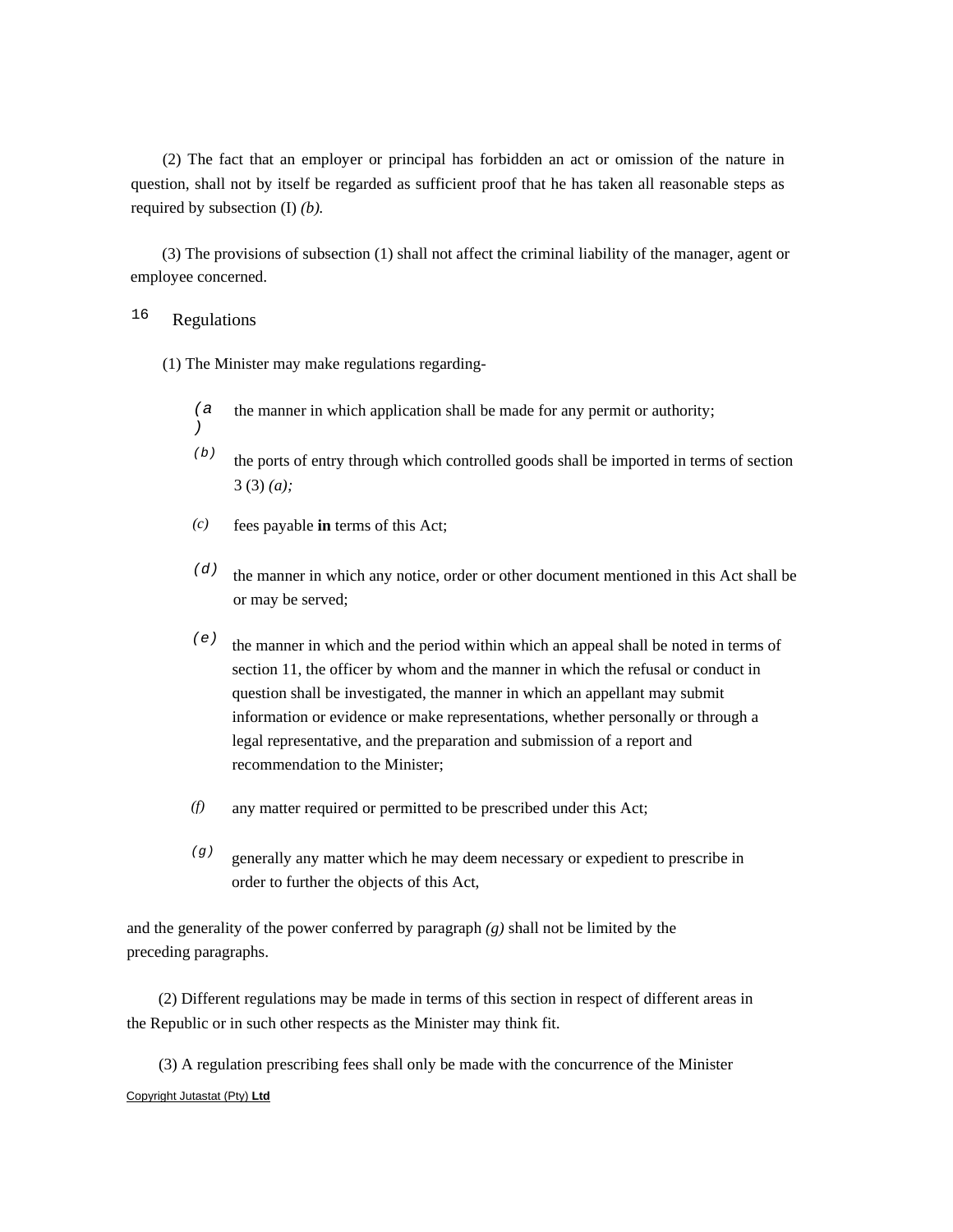of Finance.

<sup>17</sup> Delegation of powers by Minister

(1) The Minister may delegate to an officer any power conferred upon him under this Act, except the power-

- *(a )*  conferred upon him by section  $3(1)(b)$ ,  $(4)$  or  $(6)$ ;
- *(b)*  to prescribe control measures under section 6;
- *(c)*  **to decide an appeal under section 11** ;
- *(d)*  to make regulations under section 16.

(2) The provisions of section **11** shall apply *mutatis mutandis* in respect of any decision or order of an officer referred to in subsection (1).

18 Limitation of liability

No person, including the State, shall be liable in respect of anything done in good faith in the exercise of any power or the performance of any duty conferred or imposed upon him under this Act.

# <sup>19</sup>Certain provisions **bind** State

The provisions of this Act, except sections 11,13 and IS, shall bind the State: Provided that no fees shall be payable by the State in tenns of this Act.

20 Repeal of laws

(1) Subject to the provisions of subsections (2) and (3) the Agricultural Pests Act, 1973 (Act 3 of 1973), and sections 40 and 41 of the Plant Improvement Act, 1976 (Act 53 of 1976), are hereby repealed.

(2) A permit issued in terms of section 11 (1) of the Agricultural Pests Act, 1973, and which is of force at the commencement of this Act, shall be deemed to be a permit contemplated in section 3 (1).

(3) A written notice in teffils of section 19 (2) of the Agricultural Pests Act, 1973, or an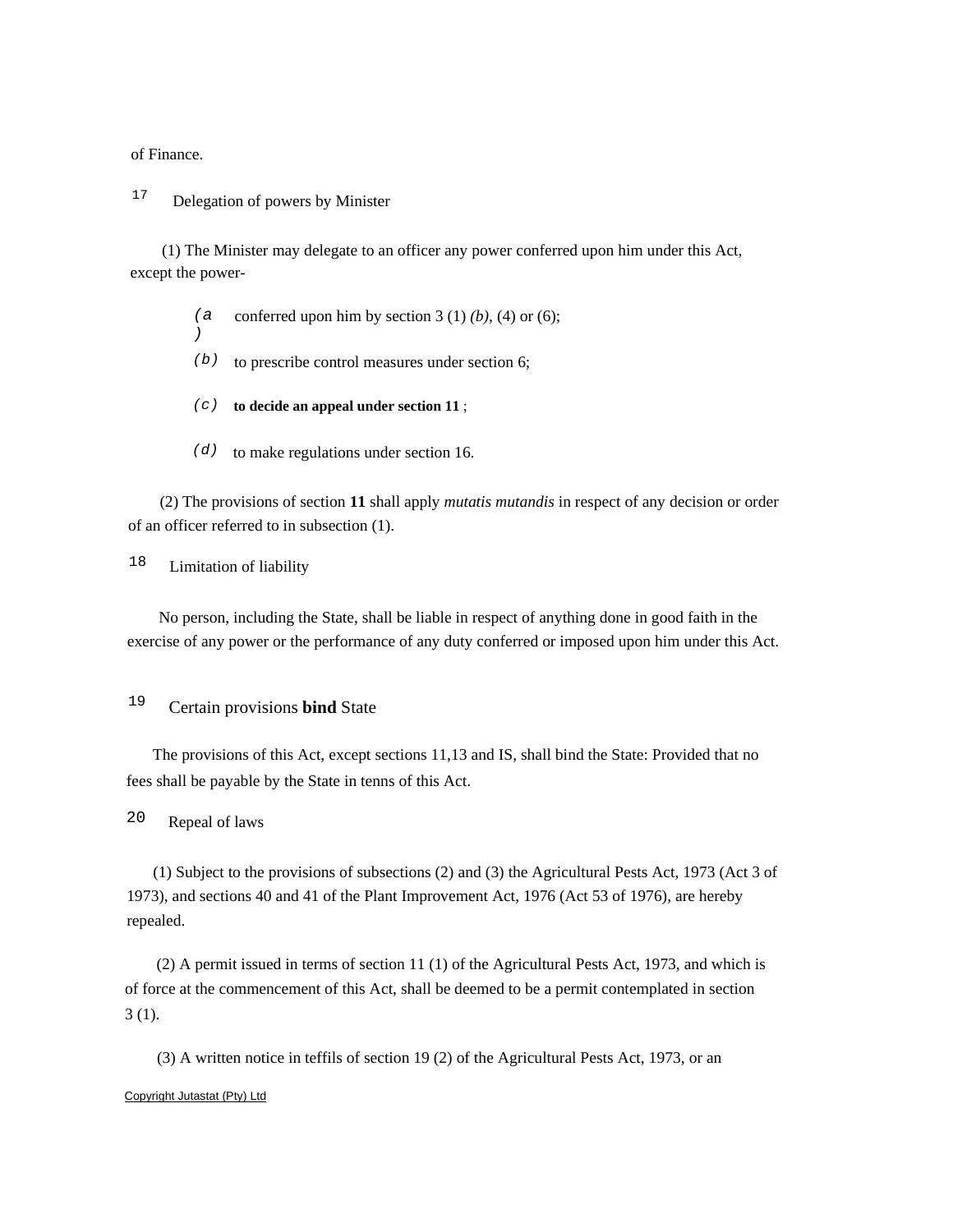act repealed by that Act, under which land has been declared to be under quarantine and which is of force at the commencement of this Act, shall be deemed to be an order served under section 7 on the user of land concerned.

 $21$  Short title and commencement

(1) This Act shall be called the Agricultural Pests Act, 1983, and shall come into operation on a date fixed by the State President by proclamation in the *Gazette.* 

(2) Different dates may be fixed under subsection (I) in respect of different provisions of this Act.

## AGRICULTURAL PESTS AMENDMENT ACT 17 OF 1985

[ASSENTED TO 12 MARCH 1985] **[DATE OF COMMENCEMENT:** 3 **APRIL 1985]** 

*(Afrikaans text signed by the State President}* 

ACT

To amend the Agricultural Pests Act, 1983, so as to emend the text of section 13.

1 Amends section 13 (1) of the Agricultural Pests Act 36 of 1983, as follows: paragraph *(a)*  substitutes subparagraph (i); and paragraph *(b)* amends the Afrikaans text.

<sup>2</sup> Short title

This Act shall be called the Agricultural Pests Amendment Act, 1985.

## AGRICUL TURAL PESTS AMENDMENT ACT 47 OF 1986

[ASSENTED TO 30 APRIL 1986] **[DA TE OF COMMENCEMENT:** 7 **MA** y **1986]** 

*(Afrikaans text signed by the State President)* 

#### ACT

To amend the Agricultural Pests Act, 1983, so as to extend the definition of 'order', and to provide for the disposal of the progeny or products of controlled goods illegally imported, and for matters connected therewith.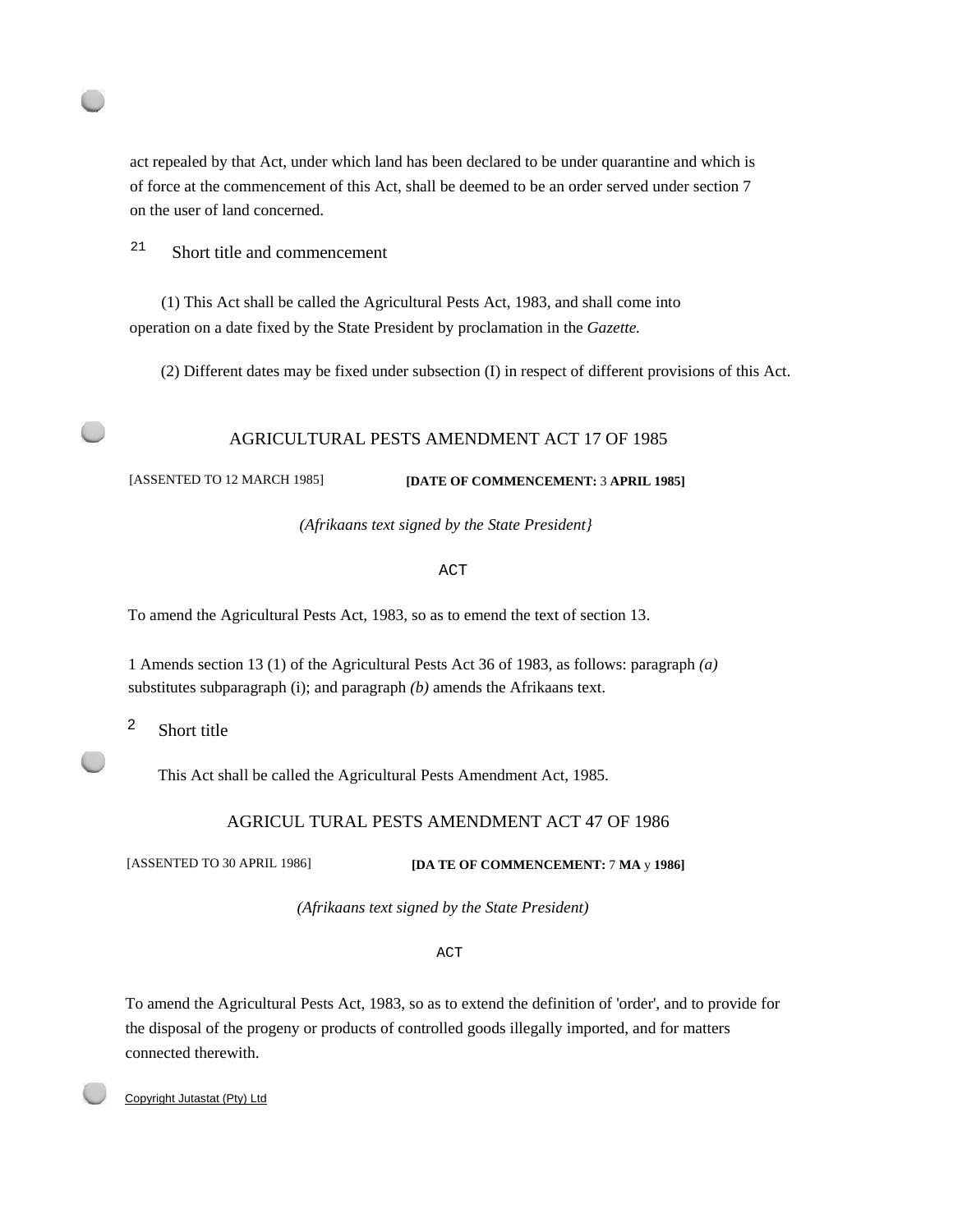1 **Amends section** 1 **of the Agricultural Pests Act 36 of 1983 by substituting the definition of 'order'.** 

2 **Amends section** 4 **(1) of the Agricultural Pests Act 36 of 1983 by adding paragraph** *(I)* 

3 *(a)*  **Amends section** 7 **(5) of the Agricultural Pests Ac** 36 of 1983 by substituting paragraph

4 Short title

This Act is called the Agricultural Pests Amendment Act, 1986.

#### AGRICUL TURAL PESTS AMENDMENT ACT 18 OF 1989

**ASSENTED TO** 7 **MARCH 1989]** [DATE OF COMMENCEMENT: 15 MARCH 1989]

*(Afrikaans text signed by the acting State President)* 

ACT

To amend the Agricultural Pests Act, 1983, so as to define or further define certain expressions; to further regulate the delegation of powers and assignment of duties to a person who is not an officer; to extend the powers of the executive officer with regard to imported controlled goods; to oblige users of land to report the presence of red-billed quelea on land; to provide that payment of fees may be required from persons applying for exemption from the provisions of a control measure; to empower the Minister to combat red-billed quelea and to authorize other persons to perform such combating and certain other acts on land; to provide that notice of entry upon land need not be given if the user of the land does not reside upon the land and cannot readily be traced; to extend the powers regarding the recovery of fees and expenses; to create further offences and to increase penalties; and to further provide for the furnishing of evidence; and to provide for matters connected therewith.

1 Amends section 1 of the Agricultural Pests Act 36 of 1983, as follows: paragraph *(a)* substitutes the definition of 'department'; paragraph *(b)* deletes the definition of 'Director-General'; paragraph *(c)*  substitutes the definition of 'exotic animal'; paragraph *(d)* inserts the definition of 'import'; paragraph *(e)* substitutes the definition of 'insect'; paragraph *(I)* substitutes the definition of 'local authority'; paragraph *(g)* substitutes the definition of 'officer'; and paragraph *(h)* substitutes the definition of 'pathogen'.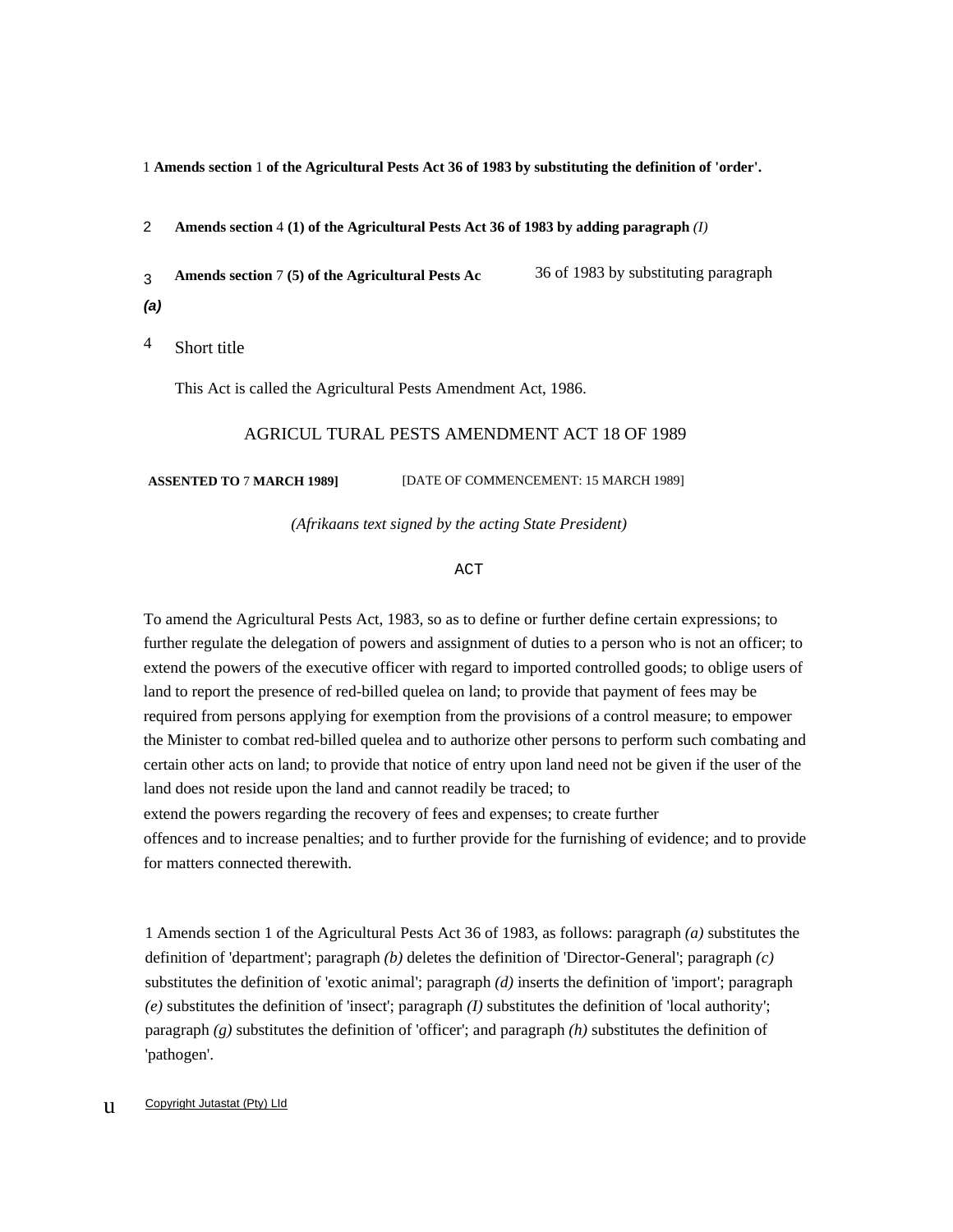2 Amends section 2 of the Agricultural Pests Act 36 of 1983, as follows: paragraph *(a)* substitutes subsection (4); and paragraph *(b)* substitutes subsection (5).

3 Amends section 3 of the Agricultural Pests Act 36 of 1983 by substituting subsection (3).

4 Amends section 4 (1) of the Agricultural Pests Act 36 of 1983, as follows: paragraph *(a)* substitutes the words preceding paragraph  $(b)$  (i); and paragraph  $(b)$  substitutes paragraphs  $(c)$  and  $(d)$ .

# 5 **Substitutes section** 5 **of the Agricultural Pests Act 36 of 1983.**

6 Amends section 6 (3) of the Agricultural Pests Act 36 of 1983 by adding paragraph *(c).* 

7 Amends section 8 of the Agricultural Pests Act 36 of 1983, as follows: paragraph *(a)* substitutes paragraph *(a);* and paragraph *(b)* adds subsections (2) and (3), the existing section becoming subsection  $(1)$ .

8 **Amends section** 9 **(2) of the Agricultural Pests Act 36 of 1983 by substituting paragraph** *(a).* 

9 Substitutes section 10 of the Agricultural Pests Act 36 of 1983.

**10** Amends section 13 of the Agricultural Pests Act 36 of 1983, as follows: paragraph *(a)* substitutes subsection (1) *(a)*; paragraph *(b)* inserts subsection (1) *(aA)*; and paragraph *(c)* substitutes subsection (3) (i) up to and including (v) for subsection (3) (i), (ii) and (iii).

1 Amends section **14** of the Agricultural Pests Act 36 of 1983 by inserting paragraph *(cA),* 

#### 13 Short title

This Act shall be called the Agricultural Pests Amendment Act, 1989.

#### **AGRICUL TURAL PESTS AMENDMENT ACT** 9 **OF 1992**

**[ASSENTED TO** 3 **MARCH 1992]** [DATE OF COMMENCEMENT: **11** MARCH 1992]

*(Afrikaans text signed by the State President)* 

ACT

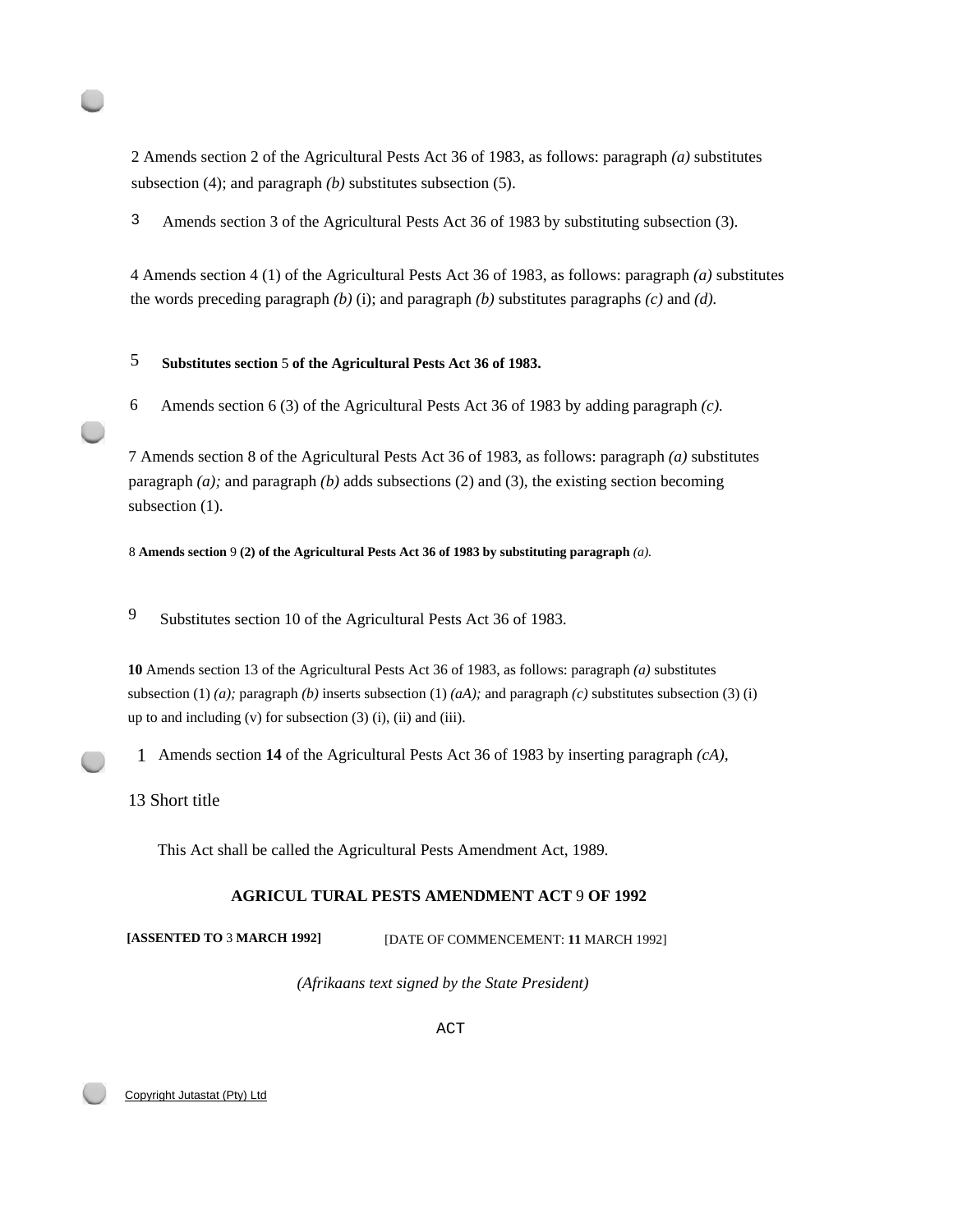To amend the Agricultural Pests Act, 1983, so as to emend certain definitions; to provide for the designation of more than one executive officer; to provide that the Minister may assign certain of his powers to a person who is not an officer; to make other provision in connection with the person to be notified of the presence of certain pests; and to extend the powers of the Minister to prescribe control measures so as to include red-billed quelea; and to provide for matters connected therewith.

1 Amends section 1 of the Agricultural Pests Act 36 of 1983, as follows: paragraph *(a)* substitutes the definition of 'department'; and paragraph *(b)* substitutes the definition of 'executive officer'.

*\-.1*  2 Amends section 2 of the Agricultural Pests Act 36 of 1983, as follows: paragraph *(a)* substitutes subsections (1), (2) and (3); paragraph *(b)* substitutes subsection (4) *(a);* paragraph *(c)* substitutes subsection  $(4)$  *(b) (iii)*; and paragraph *(d)* substitutes subsection (5).

3 Amends section 3 of the Agricultural Pests Act 36 of 1983 by substituting subsections (2) and (3).

4 Amends section 4 of the Agricultural Pests Act 36 of 1983, as follows: paragraph *(a)* substitutes in subsection (1) the words preceding paragraph *(a)*; paragraph *(b)* substitutes the proviso to subsection  $(1)$  *(c)*; paragraph *(c)* substitutes subsections (2) and (3); and paragraph *(d)* substitutes in subsection (4) the words preceding paragraph *(a).* 

5 **Substitutes section** 5 **of the Agricultural Pests Act 36 of 1983.** 

6 Amends section 6 of the Agricultural Pests Act 36 of 1983, as follows: paragraph *(a)* substitutes subsection (1); paragraph *(b)* substitutes subsection (2) (c); paragraph *(c)* substitutes subsection (2)  $(g)$ ; and paragraph  $(d)$  substitutes subsection  $(3)$   $(b)$ .

7 Amends section 7 of the Agricultural Pests Act 36 of 1983, as follows: paragraph *(a)* substitutes subsection (1); paragraph *(b)* substitutes subsections (3) and (4); and paragraph *(c)* substitutes subsection (5) *(b)* .

8 **Amends section** 9 **of the Agricultural Pests Act 36 of 1983,** as **follows: paragraph** *(a)* **substitutes in subsection (4) the words preceding paragraph** *(a);* **and paragraph** *(b)* **substitutes subsection (5)** .

**(2).** 

.

<sup>9</sup>  **Amends section** 10 **of the Agricultural Pests Act 36 of 1983 by substituting subsection**